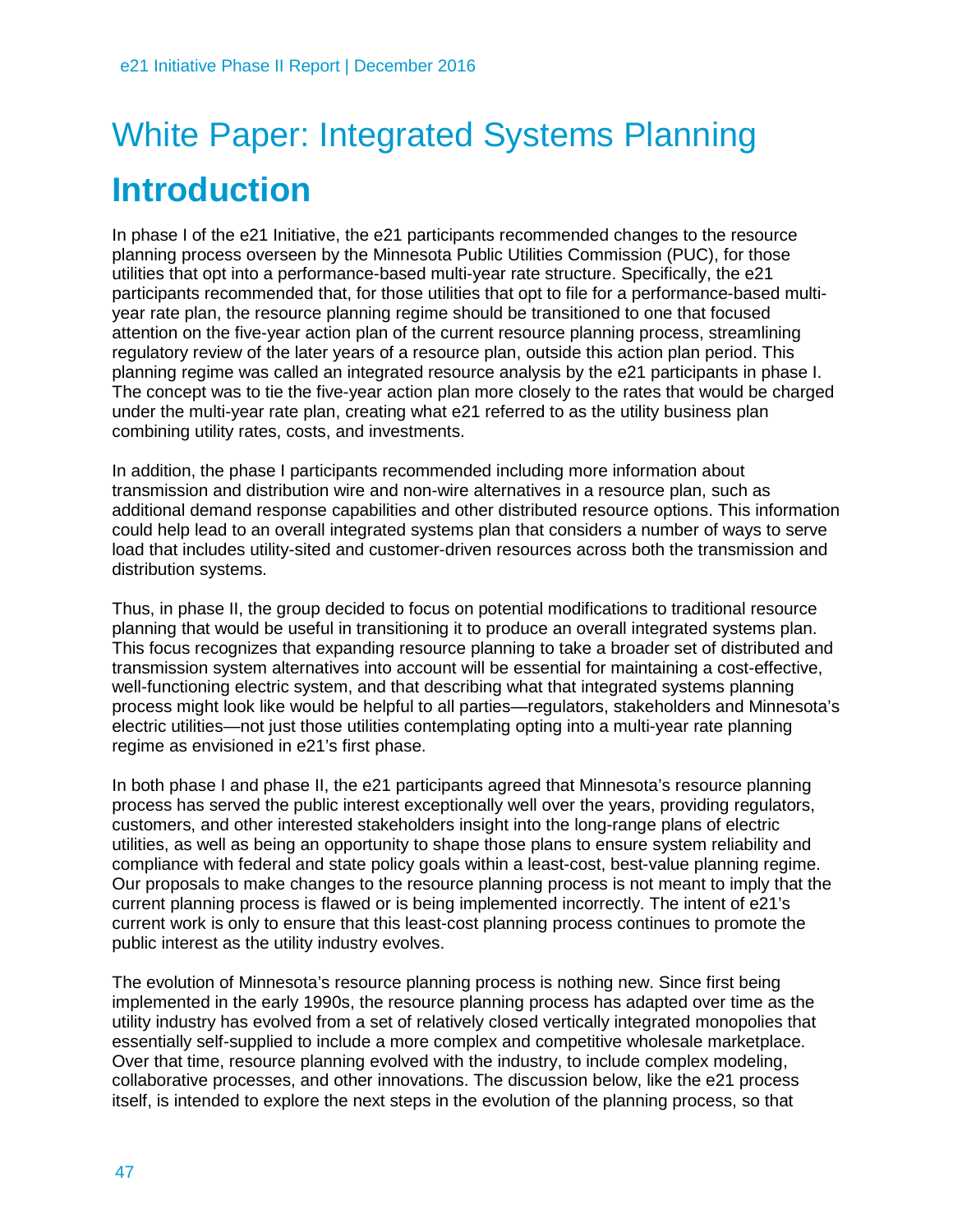regulatory processes align with the business environment facing today's utilities and their customers—an environment that includes

- rapid changes in the capabilities and cost-effectiveness of many non-wire alternatives to building traditional utility infrastructure, such as distributed solar, demand response, and energy storage
- increasing concerns about cybersecurity and the interconnectivity of a growing number of assets on the electric grid
- the growing number of active participants in the system, such as "prosumers" (sometimes acting as *consumers*, using electricity from the grid and sometimes acting as *producers*, making their own and selling the excess back to the grid) and third-party service or technology providers

As the electric utility industry evolves, the key question of the current resource planning process will remain, how best to ensure that customers' electricity needs are met over the planning period, in least-cost ways that comply with relevant state and federal requirements? However, instead of primarily comparing utility-scale generation resources needed to meet forecasted customer demand, integrated systems planning must also begin to ask more granular and difficult questions (though not necessarily provide answers and actionable plans at this point in the process). These questions include:

- a. What is the projection for development of demand-side resources, including both customer-driven generation and customer demand response, that are outside of the utility's control?
- b. What additional potential exists for customer- and utility-sited distributed energy resources to cost-effectively meet system needs? Facilitating that potential may require changes to rate design, procurement programs, or other proactive measures.
- c. What might be the opportunities for third parties in the provision or aggregated operation of those resources?
- d. How might supply-side and demand-side resources interact in real time to optimize past and future investments in order to reduce customer cost impacts over the planning period?

Another important consideration for the PUC will be: How can individual utility's integrated systems plans optimally meet Minnesota's needs and public policies, and coordinate with other utilities' plans and the Midcontinent Independent System Operator (MISO) market?

#### Charge of the Integrated Systems Plan Subgroup

Involving regulatory staff and others typically engaged in the process, the charge to the subgroup was to:

- evaluate how the integrated resource planning process works now
- identify strengths and specific areas for improvement
- summarize proposed changes and additions to the current utility planning processes
- summarize the costs and benefits of making changes to the traditional integrated resource planning process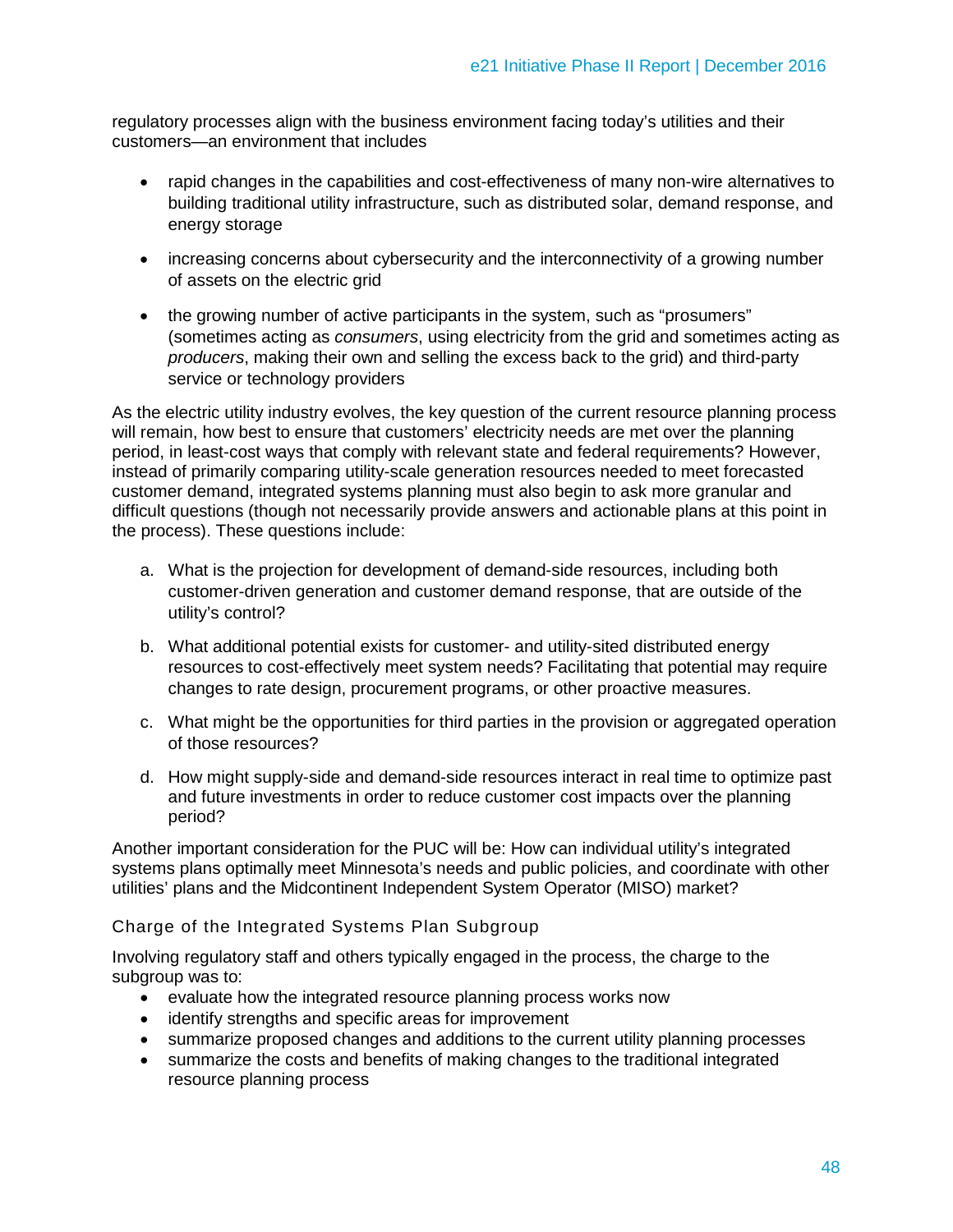The e21 integrated systems planning subgroup assessed options for

- a. transitioning resource planning to a more complete end-to-end look at the utility system that can inform planning and alternatives
- b. reducing overall regulatory burden and cost of resource planning, for utility, regulators, and intervenors
- c. tying resource planning more directly to rates charged to customers by examining decisions establishing the costs (both direct and societal) of providing service to utility customers and achieving the agreed-upon performance outcomes
- d. increasing awareness and consideration of potential for distributed generation and non-traditional resource alternatives in the provision of service to utility customers<sup>[11](#page-2-0)</sup>

In this white paper, we provide a brief overview of the current resource planning process, summarize benefits that the current process provides, and identify critical features of resource planning that must be retained as the process evolves. In addition, this white paper outlines four possible areas for improvement:

- a. optimize the length of time during which a plan is processed through the regulatory system, and better manage the administrative burden placed on regulators, staff, and other parties
- b. expand the scope of the planning process, to take more of an end-to-end systems approach (from the bulk transmission level to the distribution grid)
- c. include more timely information about utility costs and customer impacts from various approaches to the resource mix, infrastructure investments, and delivery mechanisms
- d. improve the balance in the plan review process between reliance on modeling versus a discussion of policy and strategic considerations

At first glance, there may be trade-offs between these topic areas—how is it possible to reduce the administrative burden of resource planning while expanding its scope? However, the hope is that, if we can find ways to ease the administrative burden of the current resource planning process, we may be able to create some head room to incorporate additional complexities into that process without overwhelming available resources.

#### Subgroup Participants

Donna Attanasio, Senior Advisor for Energy Law Programs, George Washington University Law **School** 

Mike Bull, Director of Policy and Communications, Center for Energy and Environment Leigh Currie, Energy Program Director, Minnesota Center for Environmental Advocacy Betsy Engelking, Vice President, Geronimo Energy

 $\overline{a}$ 

<span id="page-2-0"></span><sup>&</sup>lt;sup>11</sup> While we agree that the opportunities for distributed energy resources should be increasingly considered in resource planning (and, in fact, this is required under Minnesota statute § 216B.2426), e21 participants believe that the pursuit and acquisition of any particular resource to meet customer needs is better left to proceedings and programs outside of resource planning.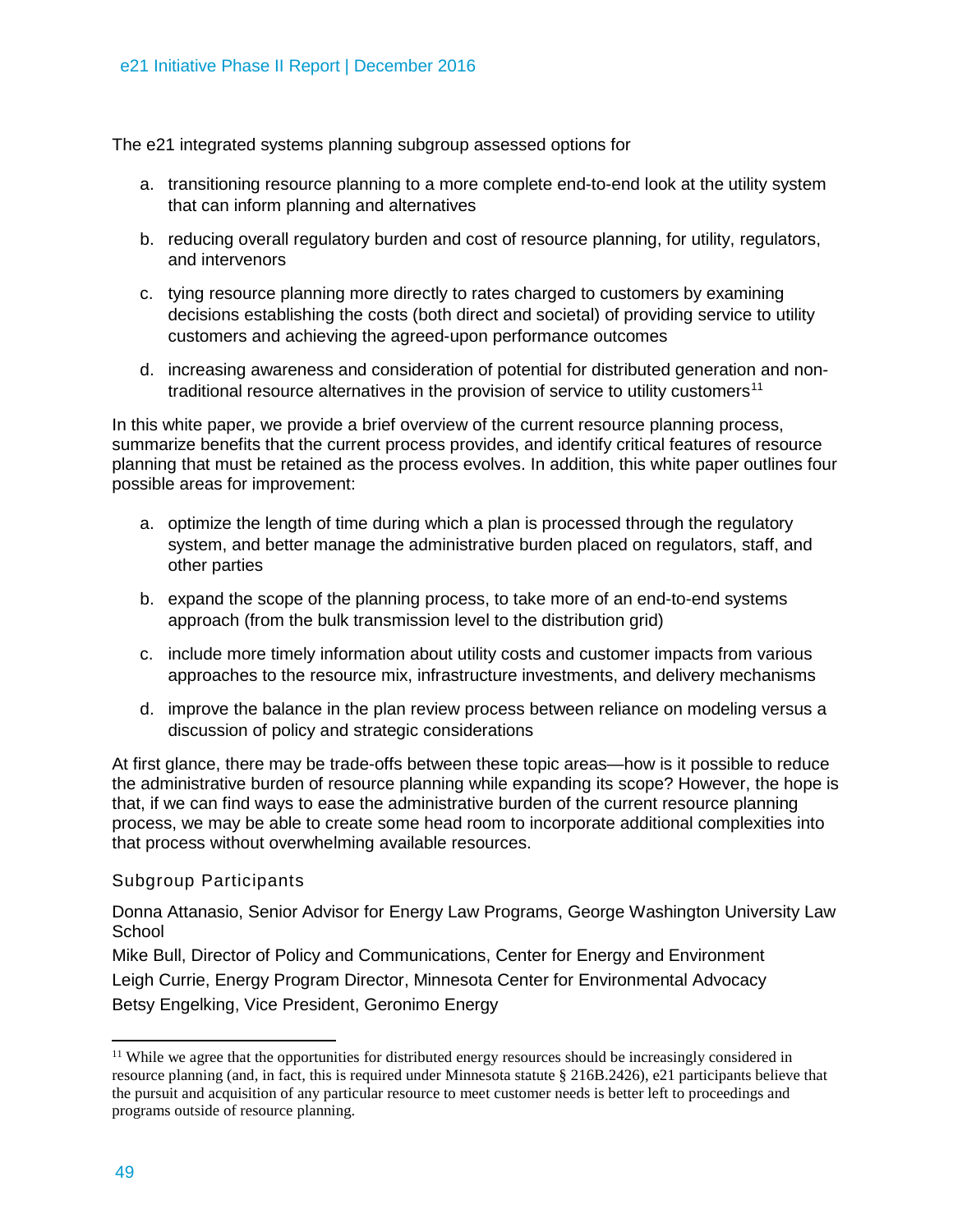Amy Fredregill, Resource Planning and Strategy Manager, Xcel Energy Steve Frenkel, Director, Midwest Office, Union of Concerned Scientists (now Senior Consultant, Pioneer Management Consulting)\* Andrew Moratzka, Partner, Stoel Rives, on behalf of the Minnesota Large Industrial Group Jennifer Peterson, Policy Manager—Regulatory Affairs, Minnesota Power Matt Schuerger, President, Energy Systems Consulting Services\*<sup>[12](#page-3-0)</sup>

Ken Smith, Ever-Green Energy, President and CEO, Ever-Green Energy

Beth Soholt, Executive Director, Wind on the Wires

#### Outside Experts

Steve Rakow, Analyst, Minnesota Department of Commerce, Division of Energy Resources Chris Shaw, Rates Analyst, Minnesota Department of Commerce, Division of Energy Resources\*[13](#page-3-1)

Sean Stalpes, Energy Technologies Specialist, Minnesota Public Utilities Commission Kari Valley, Regional Director, State Regulatory Affairs, Midcontinent Independent System **Operator** 

Outside Experts—Utility Resource Planners

Brian Draxten, Manager, Resource Planning, Otter Tail Power Laureen L. Ross McCalib, Director, Resource Planning, Great River Energy Paul Johnson, Director, Resource Planning and Bidding, Xcel Energy\* Julie Pierce, Vice President, Strategy and Planning, Minnesota Power

#### Subgroup Facilitators

Mike Bull, Center for Energy and Environment, and Betsy Engelking, Geronimo Energy

#### Primary Authors

 $\overline{a}$ 

Mike Bull, Center for Energy and Environment, and Betsy Engelking, Geronimo Energy

*\* An asterisk indicates they are no longer at their organization and are no longer participants in e21. Also note that participants that have changed organizations since the start of e21's phase II have their new position and organization in parentheses.*

<span id="page-3-0"></span> $12$  Matt Schuerger was appointed to the Minnesota Public Utilities Commission beginning February 1, 2016, and undertook no further participation in the e21 process.

<span id="page-3-1"></span><sup>&</sup>lt;sup>13</sup> Chris Shaw left the Minnesota Department of Commerce in June 2016 to take a position with Xcel Energy and undertook no further participation in the e21 process.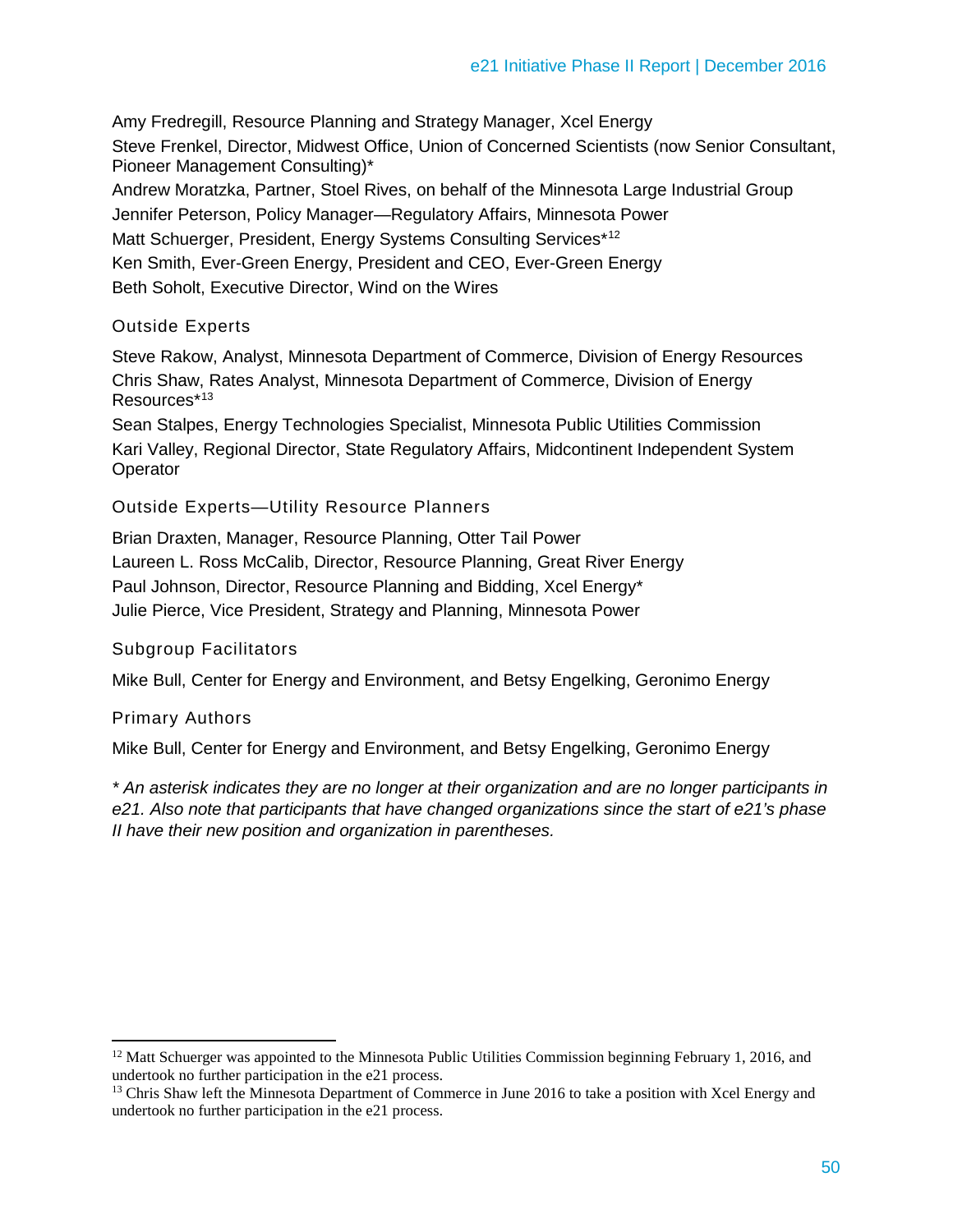## **Section I: Current Resource Planning Process**

**Brief Overview.** Utility resource planning in Minnesota is governed by Minnesota statutes section 216B.2422 and Minnesota rules chapter 7843. Minnesota law defines a resource plan as:

a set of resource options that a utility could use to meet the service needs of its customers over a forecast period, including an explanation of the supply and demand circumstances under which, and the extent to which, each resource option would be used to meet those service needs. These resource options include using, refurbishing, and constructing utility plant and equipment, buying power generated by other entities, controlling customer loads, and implementing customer energy conservation.[14](#page-4-0)

The forecast period referred to in that definition is 15 years following the year the plan is filed. The resource plan must identify a five-year action plan, which is defined as:

a description of the activities the utility intends to undertake to develop or obtain noncurrent resources identified in its proposed plan. The action plan must cover a fiveyear period beginning with the filing date. The action plan must include a schedule of key activities, including construction and regulatory filings.[15](#page-4-1)

Electric utilities are required to file resource plans with the Minnesota PUC on a schedule determined by the commission, generally every two years. Once filed, the proposed plan is analyzed by expert staff at the Minnesota Department of Commerce. In addition, a number of parties often intervene, engage in formal and informal discovery (the process of gathering information from the utility and other parties to the proceeding), and add their recommendations to the record before the PUC. The resource plans of investor-owned utilities, such as Xcel Energy, Minnesota Power, and Otter Tail Power, are mandatory and subject to PUC approval, whereas plans submitted by municipal and cooperative utilities, while also subject to acceptance or rejection by the PUC, are considered advisory.

 $\ddot{\phantom{a}}$ 

<span id="page-4-0"></span> $14$  Minnesota statute § 216B.2422, subd. 1(d)

<span id="page-4-1"></span><sup>&</sup>lt;sup>15</sup> Minnesota rules section 7843.0400, subp. 3, item  $(C)$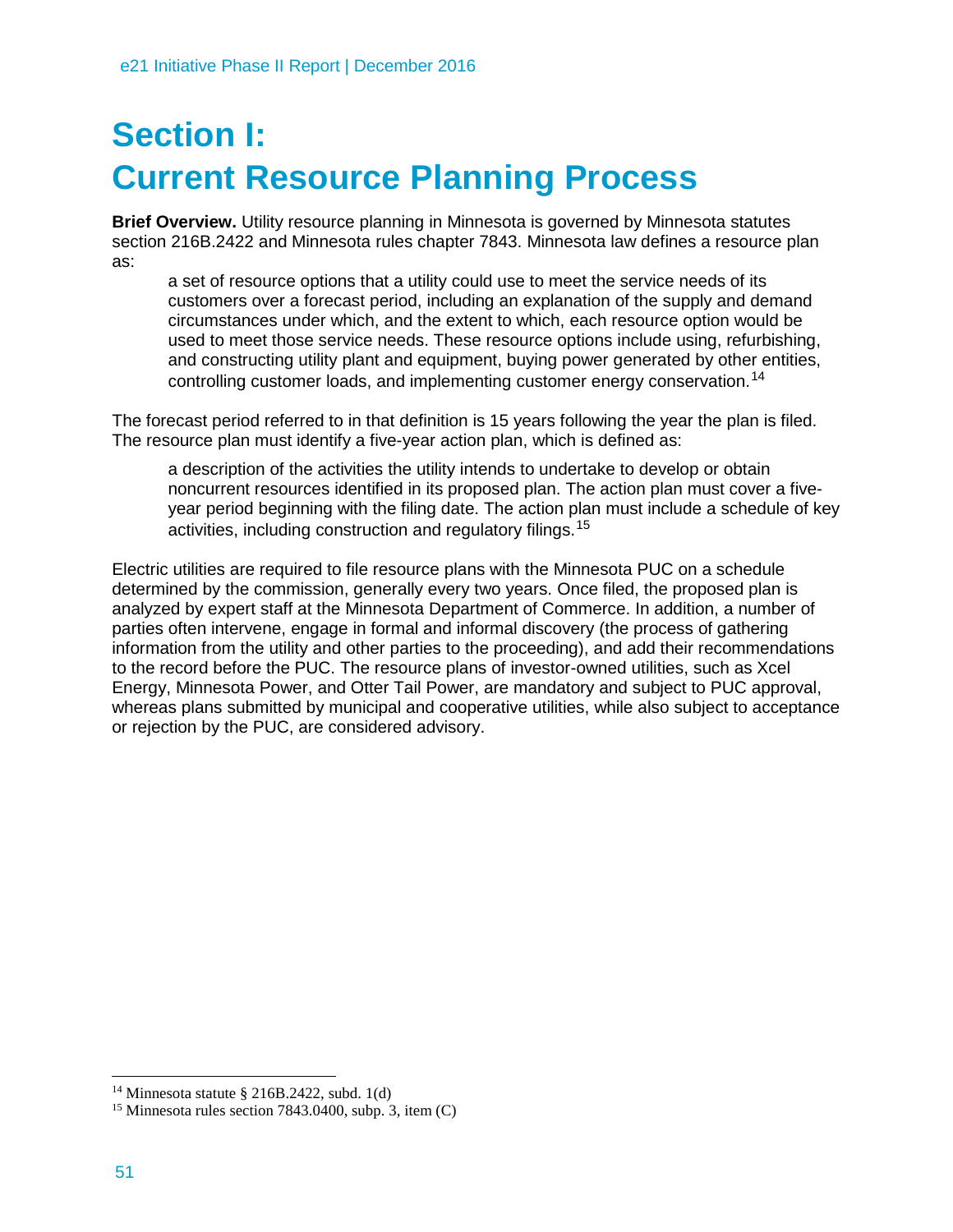#### **Current Requirements Related to Resource Planning**

- Demand and energy forecast (§ 216B.2422, subd. 2a)
- Existing resources (R. 7843.0400 subp. 3A)
- Conservation goals (§ 216B.241 subd. 1a)
- Environmental costs (externalities) (§ 216B.2422, subd. 3)—PUC is updating this
- Carbon cost (§ 216H.06)
- Future resource options (R. 7843.0400, subp.3A)
- Process and analytical techniques (R. 7843.0400, subp. 3B)
- Sensitivity analysis (R. 7843.0400, subp. 2)
- 50% and 75% renewable scenarios (§ 216B.2422, subd. 2)
- Consideration of distributed generation (§ 216B.2426)
- Likely effects on rates and bills (R. 7843.0400 subp. 4)
- Action plan (R. 7843.0400 subp. 3C)
- Findings of whether or not a utility is in compliance with the Renewable Energy Standard (§ 216B.1691, subd. 3), as well as the Solar Energy Standard (§ 216B.1691, subd. 3) if applicable
- Renewable preference (§ 216B.2422, subd. 4)
- Progress in meeting  $CO<sub>2</sub>$  reduction goals (§ 216B.2422, subd. 2c)
- Description of efforts to obtain community-based energy development projects  $(\S$  216B.1612, subd. 5b)<sup>1</sup>
- Renewable Energy Standard cost impact (§ 216B.1691, subd. 2e)
- Compliance with previous PUC orders—things the PUC has asked be addressed in the next integrated resource plan filing
- Resource plan rate impact
- Socioeconomic studies for existing facilities/retirements
- Cost/benefit analysis for demand-side management

**Strengths of the Current Process.** e21 participants identified a number of strengths of the current planning process, aspects that should be built on and not lost as planning evolves to address increasing customer and community expectations and other opportunities facing the electric industry. Chief among those strengths is that resource planning helps ensure reliable service over the long term, and it provides regulators, customers, and stakeholders critical insight into the decisions that the utility needs to make to cost-effectively ensure reliability while meeting other public policy goals, both in the short term and with regard to "over the horizon" issues. The current process provides iterative planning opportunities prior to resource commitments, allowing regulators, utilities and other participants to assess, via a resource plan docket, the importance of multiple variables and sensitivities, including cost, size, type, timing of alternatives, and demand forecasts, before committing ratepayer funds to acquire electricity resources. Minnesota's resource planning process creates relatively unrestricted opportunities for intervenors to explore the utility's system, proposed plan, and alternatives, to take a broad look at where the system is today, and current goals and future plans to meet customer needs. The process is robust—since utility plans are refreshed every couple of years, this allows course corrections to respond to changes in the utility landscape.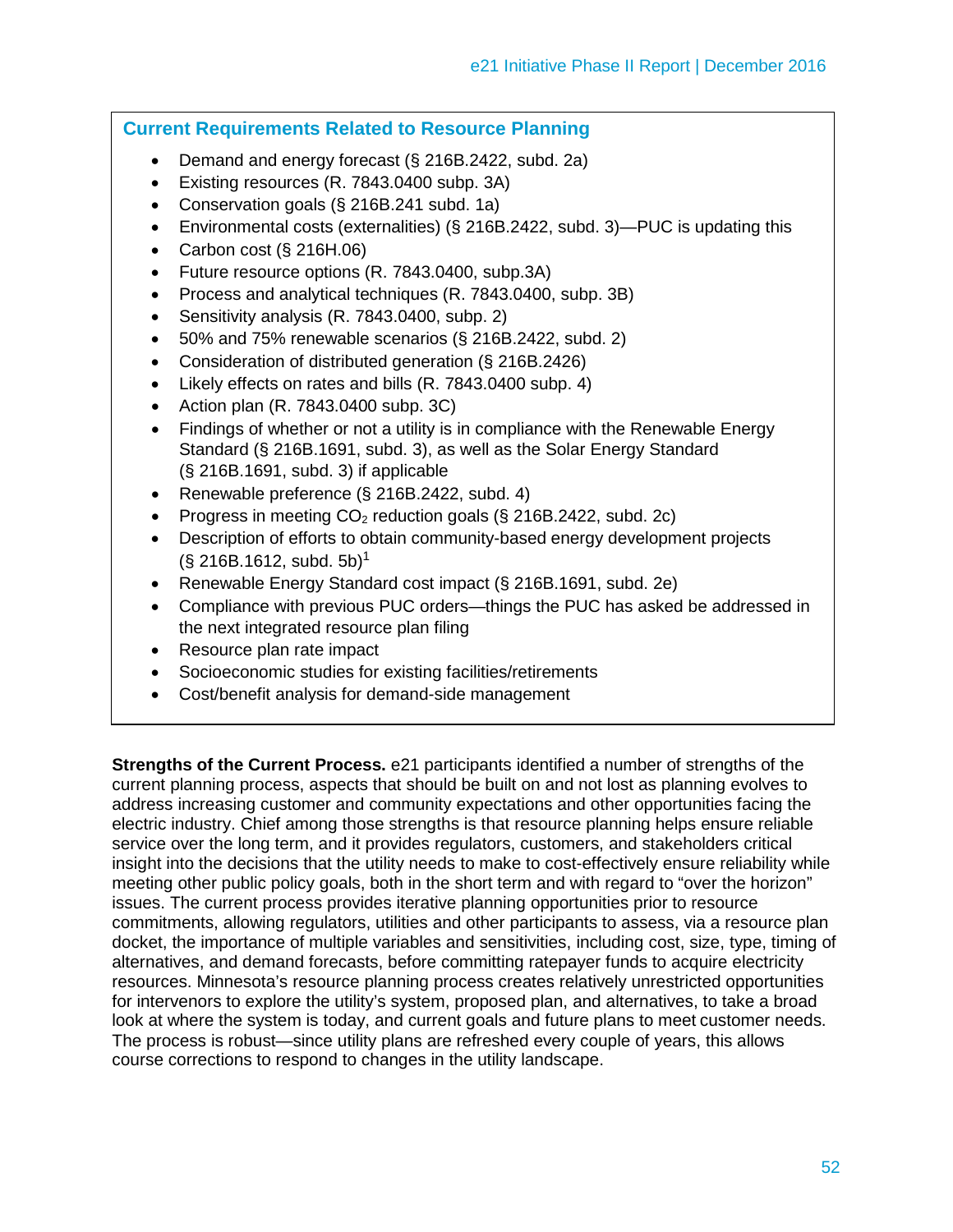## **Section II: Four Areas for Potential Improvement**

This section describes the four main areas for potential improvement identified by e21, summarizes participants' discussion of each area, and evaluates potential modifications that could be made to the current resource planning process.

Area 1: Optimize the length of time during which a plan is processed through the regulatory system, and better manage the administrative burden placed on regulators, staff, and other parties

**Discussion.** Early in the discussion, a number of e21 participants identified the length of time it sometimes takes to process a resource plan to be a challenge—key drivers can change between plan filing and plan approval that create a need to reset the plan, thereby extending the process. As can be seen from the following table, the length of time to process a resource plan can range from 6 to 43 months. Some resource plans can take longer to process, depending on the complexity of the issues raised in the resource plan or the sufficiency of the information provided by the utility. The three longest resource plans—Otter Tail Power's 2005 plan, Great River Energy's 2008 plan, and Xcel Energy's 2010 plan—all had significant issues that required much more time to process than the vast majority of plans.

The average length of time from the date of filing a resource plan to PUC action is 16 months, and only 14 months if the three longest plans are removed from the calculation (see Table 1). Given the complexity of the issues that are considered in a resource plan and the increasing number of filings that state utility regulators and staff need to process, 14 months to process a major filing like a resource plan does not seem unreasonable, especially given the increasing number of utility rate cases and other complex filings that demand the PUC's attention.

| <b>Docket</b><br>No. | <b>Utility</b>                                         | <b>Date Filed</b> | Date of<br><b>Minnesota</b><br><b>PUC</b><br><b>Decision</b> | Length of<br>Proceeding (in<br><b>Months)</b> |
|----------------------|--------------------------------------------------------|-------------------|--------------------------------------------------------------|-----------------------------------------------|
| 05-184               | Dairyland Cooperative                                  | Jan 2005          | March 2006                                                   | 14                                            |
| 05-968               | <b>Otter Tail Power</b>                                | June 2005         | Jan 2009                                                     | 43                                            |
| 05-1100              | <b>Great River Energy</b>                              | June 2005         | <b>July 2006</b>                                             | 13                                            |
| 05-1102              | Missouri River Energy<br><b>Services</b>               | <b>July 2005</b>  | Oct 2006                                                     | 15                                            |
| 05-2029              | Interstate Power                                       | Jan 2006          | March 2007                                                   | 14                                            |
| 06-977               | Minnkota Electric                                      | <b>June 2006</b>  | Oct 2007                                                     | 16                                            |
| 06-605               | Southern Minnesota<br><b>Municipal Power</b><br>Agency | <b>July 2006</b>  | Dec 2007                                                     | 17                                            |
| 07-1357              | Minnesota Power                                        | Oct 2007          | Sept 2008                                                    | 11                                            |

**Table 1. Length of Time from Filing of Resource Plans to PUC Action**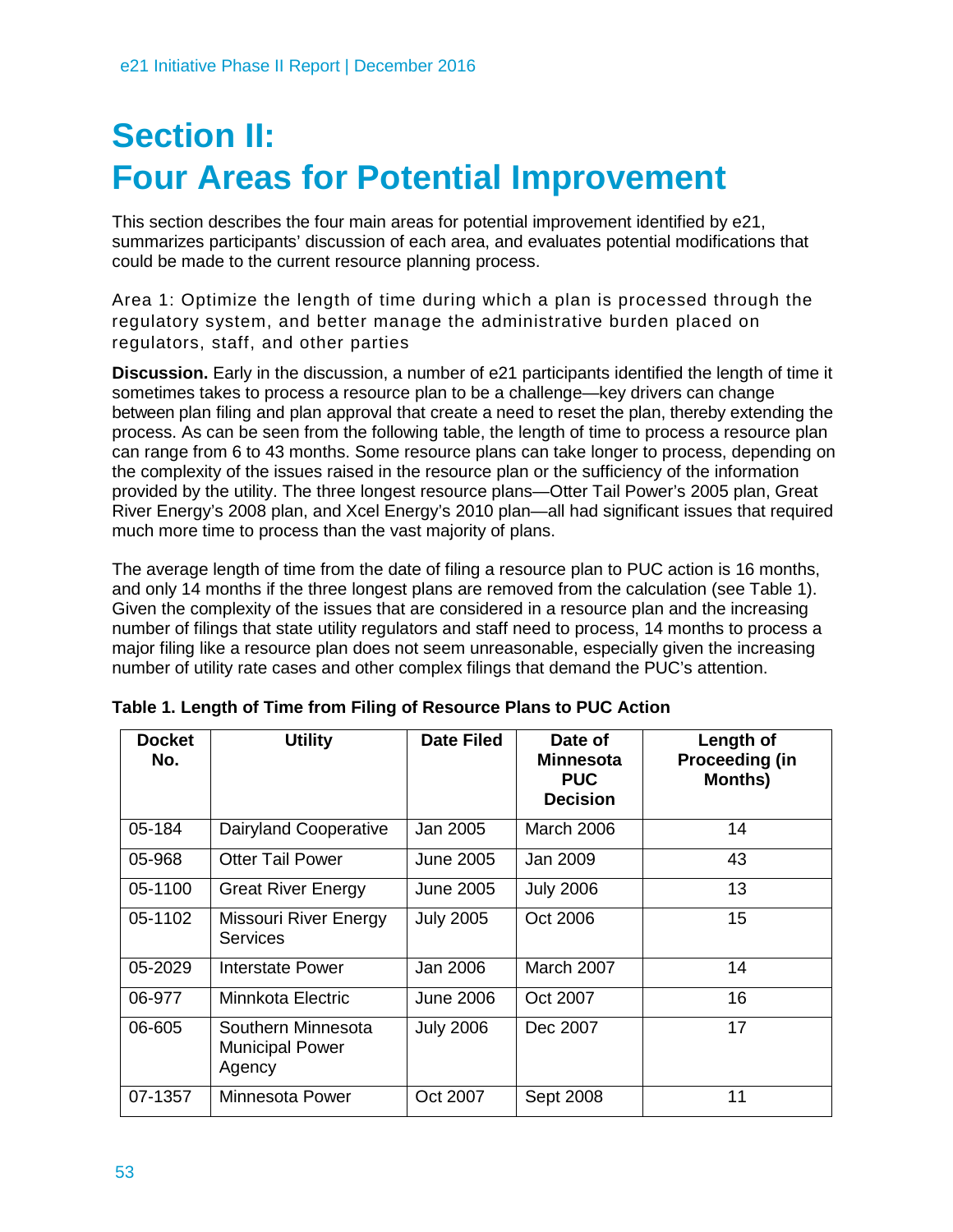| 07-1572     | <b>Xcel Energy</b>                                     | Dec 2007          | <b>July 2009</b> | 18 |
|-------------|--------------------------------------------------------|-------------------|------------------|----|
| 08-784      | <b>Great River Energy</b>                              | <b>June 2008</b>  | Nov 2010         | 29 |
| 08-846      | <b>Basin Electric</b>                                  | <b>June 2008</b>  | Dec 2009         | 18 |
| 09-1088     | <b>Minnesota Power</b>                                 | Oct 2009          | April 2011       | 18 |
| 10-623      | <b>Otter Tail Power</b>                                | <b>June 2010</b>  | Dec 2011         | 18 |
| 10-782      | Minnkota Electric                                      | June 2010         | May 2011         | 9  |
| 10-735      | Minnesota Renewable<br><b>Energy Society</b>           | <b>July 2010</b>  | Jan 2012         | 17 |
| 10-825      | <b>Xcel Energy</b>                                     | Aug 2010          | Feb 2013         | 30 |
| 08-673      | <b>Interstate Power</b>                                | Nov 2010          | Jan 2012         | 14 |
| 11-918      | <b>Dairyland Cooperative</b>                           | Sept 2011         | Sept 2012        | 12 |
| $12 - 1114$ | <b>Great River Energy</b>                              | <b>Nov 2012</b>   | <b>July 2013</b> | 8  |
| 13-53       | <b>Minnesota Power</b>                                 | <b>March 2013</b> | Sept 2013        | 6  |
| 13-1104     | Southern Minnesota<br><b>Municipal Power</b><br>Agency | Nov 2013          | Jan 2015         | 14 |
| 13-961      | <b>Otter Tail Power</b>                                | Dec 2013          | Oct 2014         | 10 |
| 13-1165     | Minnesota Municipal<br>Power Agency                    | Dec 2013          | Jan 2015         | 13 |
| $14 - 77$   | <b>Interstate Power</b>                                | March 2014        | <b>July 2015</b> | 16 |
| 14-526      | Minnkota Electric                                      | <b>June 2014</b>  | May 2015         | 10 |
| 14-813      | <b>Great River Energy</b>                              | Nov 2014          | Sept 2015        | 10 |
|             |                                                        |                   | Average          | 16 |

Still, reducing the length of time needed for processing a resource plan would seem to be a useful goal if this could be done while building on the strengths of the current planning process described above. Additionally, easing the administrative burden of processing a resource plan will be especially important as the complexities of resource planning evolve to become a more integrated system evaluation that includes more technologies and more information about demand-side, customer-driven opportunities. In addition, from the perspective of intervenors in PUC proceedings, some additional streamlining is seen as necessary, as resource plans, rate cases, and other utility dockets become increasingly more complex and strain available regulatory, utility, and intervenor resources.

Given that the current resource plan provides a platform for identifying resources and/or capabilities that will be needed to serve customer needs over the planning period, the integrated systems plan should build on that to provide—and receive—input and information to and from other important utility proceedings such as transmission plans, distribution system plans, and rate cases. The current planning process does include this kind of information to some extent, and this interactivity between proceedings is not new, but a future planning process may require regulatory processes to be more dynamic and interactive.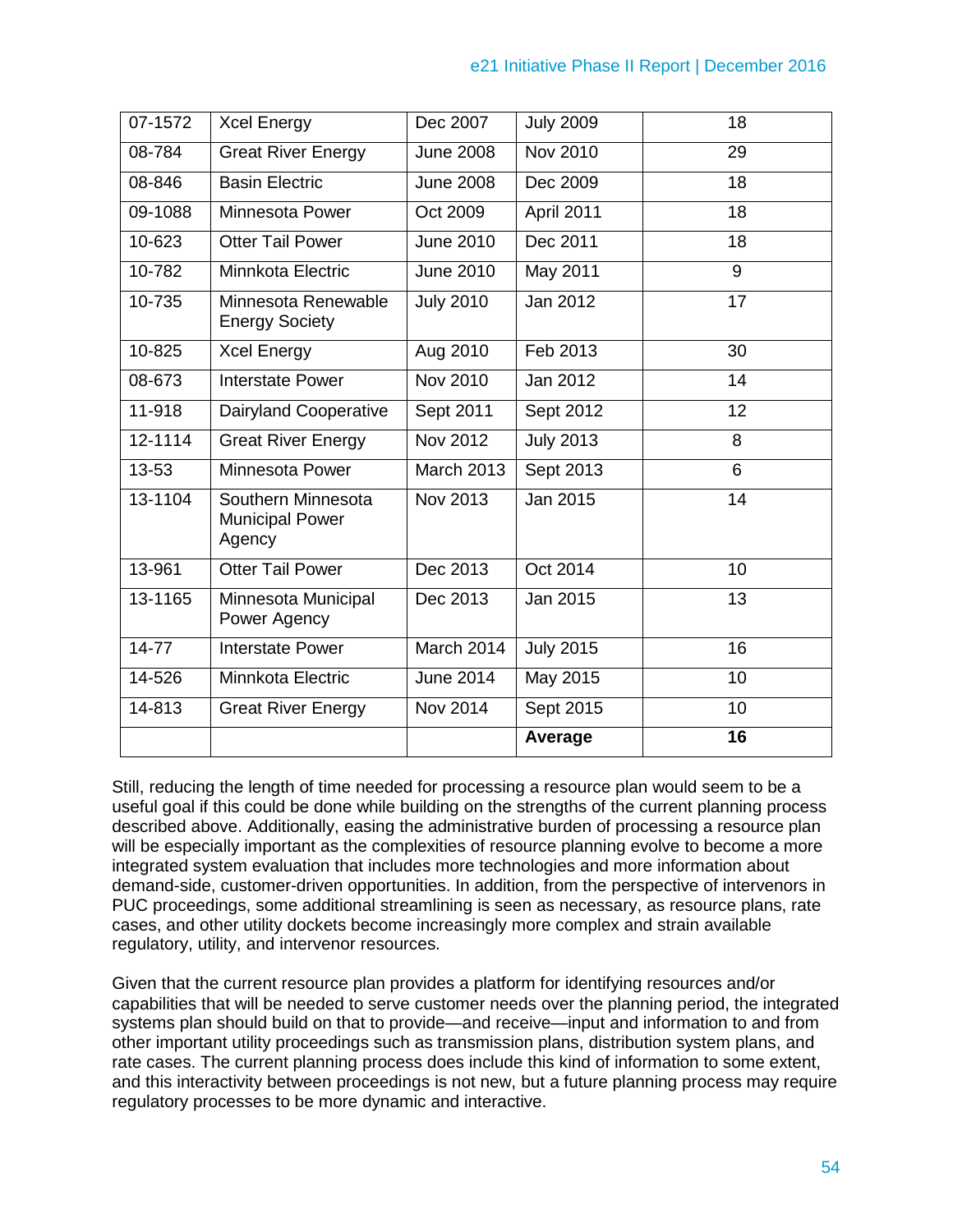e21 participants identified the resource planning process as often too adversarial and believed that the quasi-judicial nature of the process can be cumbersome, adding to the length of time needed to process the plan. Generally speaking, participants shared a view that the process should be more of a conversation than a battle of competing philosophies, to the extent possible and productive. In this way, regulators, utilities, and intervenors can explore alternatives and sensitivities together, clarifying and isolating the important options or decisions that must be decided by the PUC, informed by the technical work by the utility and regulatory staff.

Some e21 participants suggest that one contributing factor to this adversarial dynamic is that well-intentioned parties sometimes try too hard to perfect the utility's resource plan, particularly in the later years of the plan, which gives rise to battles over modeling assumptions, long-term scenarios, and sensitivities. Forecasts and data later in the planning period (beyond the initial five- to seven-year period that constitutes the action plan) are difficult to validate. Reaching for precision with regard to the planning data in these later years can increase tension between and among the utility and intervenors and add to the length and difficulty of a planning proceeding.<sup>[16](#page-8-0)</sup> Moreover, technology is evolving and opening new options so quickly that perfecting the utility's resource plan is even more challenging, particularly for its later years.

Another contributing factor to this sometimes adversarial dynamic is that the resource planning process seems to have competing goals—is it intended to be a high-level overall snapshot, or should we be making detailed analyses on issues such as generation retirements? e21 participants were not able to resolve this question, most likely because too much depends on the context for each particular resource plan—there are plans without significant controversies and these can often be processed more quickly.

Finally, e21 participants discussed the general lack of consistency from plan to plan and from utility to utility. We discussed issues such as a lack of a common vocabulary or standard naming conventions across plans—what's a base case, what's a reference case, what's a preferred plan—as well as changing assumptions and methodologies.

**Potential Modifications.** The e21 participants discussed a number of potential modifications to the processing of utilities' resource plans. Many of these possible modifications did not receive broad support among the group, such as establishing statutory timelines for resource plan approval, imposing a higher regulatory standard for utility requests for plan extensions, and statutorily restricting intervenor discovery beyond the five-year action plans. However, a number of other potential modifications seemed worthy of further discussions.

One set of concepts that e21 participants thought might be fruitful to explore involves increased collaboration between the utility, regulators, intervenors, customers, and the communities served by the utility. Most of Minnesota's utilities are working to increase stakeholder outreach as part of their resource planning, and one such collaboration seems to have contributed to the success of Minnesota Power's 2013 resource plan. Prior to filing the plan, the utility met with regulatory staff from the Minnesota Department of Commerce to validate the load forecast the utility planned to use in its resource plan, thereby taking this foundational plan input off the table to be fought over during the regulatory process.

 $\overline{a}$ 

<span id="page-8-0"></span><sup>&</sup>lt;sup>16</sup> However, utilities require long-term planning horizons to ensure they meet reliability requirements and to allow sufficient time to plan for major fleet transitions. Resource plans today must rely on proven technologies and their established value within the North American Electric Reliability Corporation and in the regional market in which the utility operates.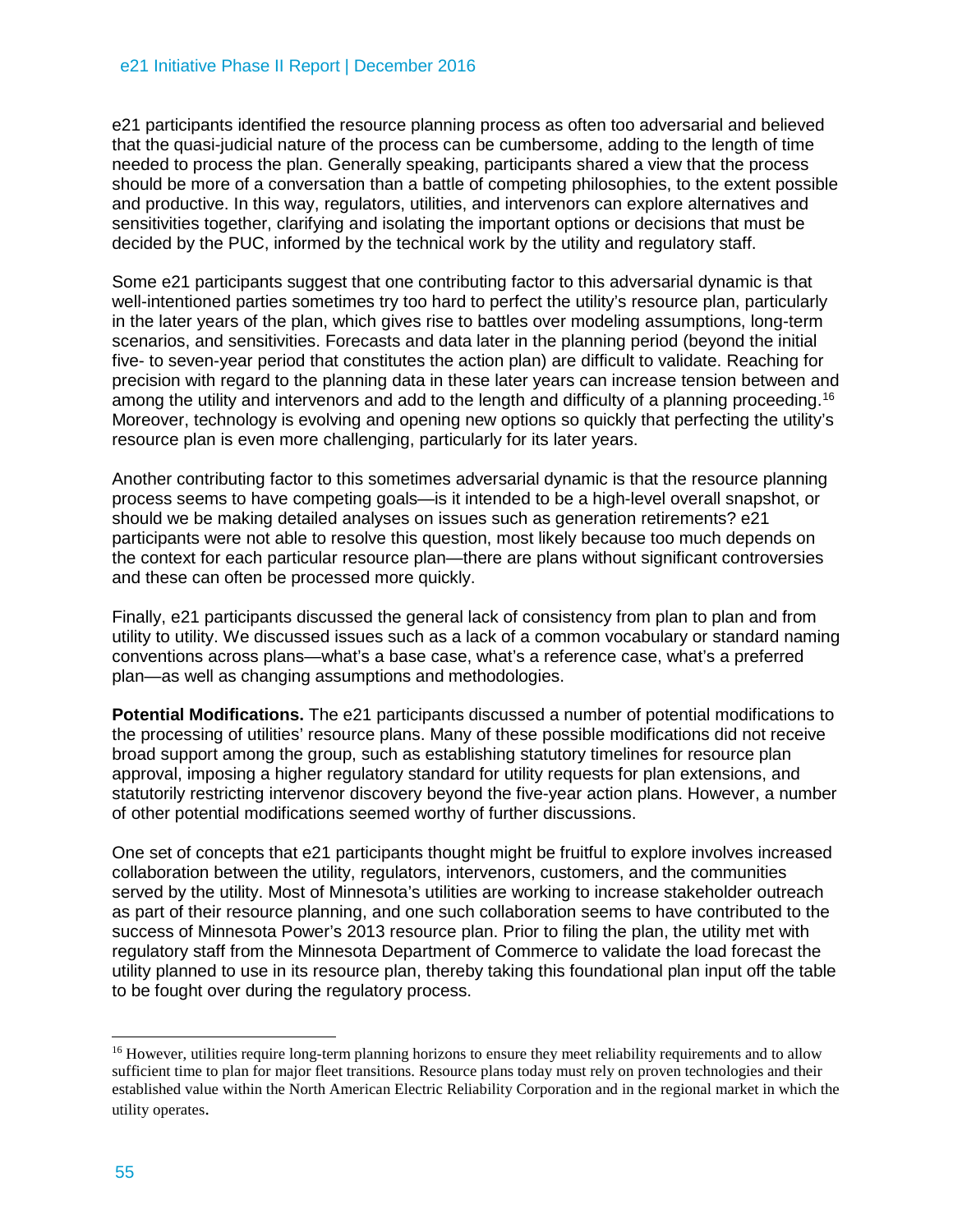Other important inputs to a resource plan can potentially be worked out between the utility, regulatory staff, and likely intervenors prior to filing, such as key assumptions, modeling inputs and sensitivities, and planning scenarios. This could be done either sequentially with these stakeholders or in a collaborative process, much like a "pre-trial conference" where significant issues would be resolved prior to the utility writing and filing its plan. A similar concept was included in the following e21 phase I recommendation:

To ensure appropriate stakeholder and regulatory evaluation of the [utility resource plan], a utility that opts in to this framework would be required to engage a broad group of stakeholders up front, prior to filing the [plan], so that all interested parties have the opportunity to inform and shape the analysis.[17](#page-9-0)

This pre-filing process involving the utility, regulatory staff, and other stakeholders could be facilitated either by a lead commissioner (see box below) if the PUC opted to designate one for that particular resource planning docket, by staff from the PUC or Department of Commerce Division of Energy Resources if workload permitted, or by a third party with regulatory expertise.

Minnesota statutes, section 216A.03, subdivision 9, authorizes the Minnesota PUC to designate one of its five members to be the lead commissioner for "a docket, a type of docket, or for a particular subject area." That subdivision continues:

The commission shall allow interested persons to be heard on a proposed designation prior to making the designation. The lead commissioner is authorized to exercise the commission's authority to develop an evidentiary record for a proceeding, including holding hearings and requesting written or oral comments. At the request of the commission, the lead commissioner shall provide the commission and the service list for the proceeding with a written summary of the evidentiary record developed by the lead commissioner for the case, including any recommendations of the commissioner. Any findings of fact, conclusions of law, or recommendations of the lead commissioner are advisory only and are not binding on the commission. The commission may delegate its authority to designate lead commissioners to the chair. Nothing in this subdivision affects a person's opportunity to request a contested case proceeding under chapter 14.

e21 participants raised concerns that the adversarial nature of the current process can sometimes seem to pit stakeholders against one another's interests, for example, customer interests versus environmental interests versus utility shareholders. As one participant said, "customer advocates are not lobbying for increased carbon, and environmentalists are not lobbying for increased rates." It is important to be able to find and recognize common ground when possible, ensuring that precious time before the PUC is reserved for making decisions about the most important issues raised in the planning process.

Another participant suggested that resource planning is more complicated than it needs to be. The pre-filing process could help identify and highlight the few variables and scenarios that have significant impact on planning options, then let those impacts inform the decisions the PUC makes about the utility's resource needs. If the evaluation were to be kept at this higher level, it is possible that resource plans would not be as adversarial or contentious.

<span id="page-9-0"></span> $\ddot{\phantom{a}}$ <sup>17</sup> e21 Initiative Phase I Report: Charting a Path to a 21<sup>st</sup> Century Energy System in Minnesota (Minneapolis, MN: Great Plains Institute (2014), 14.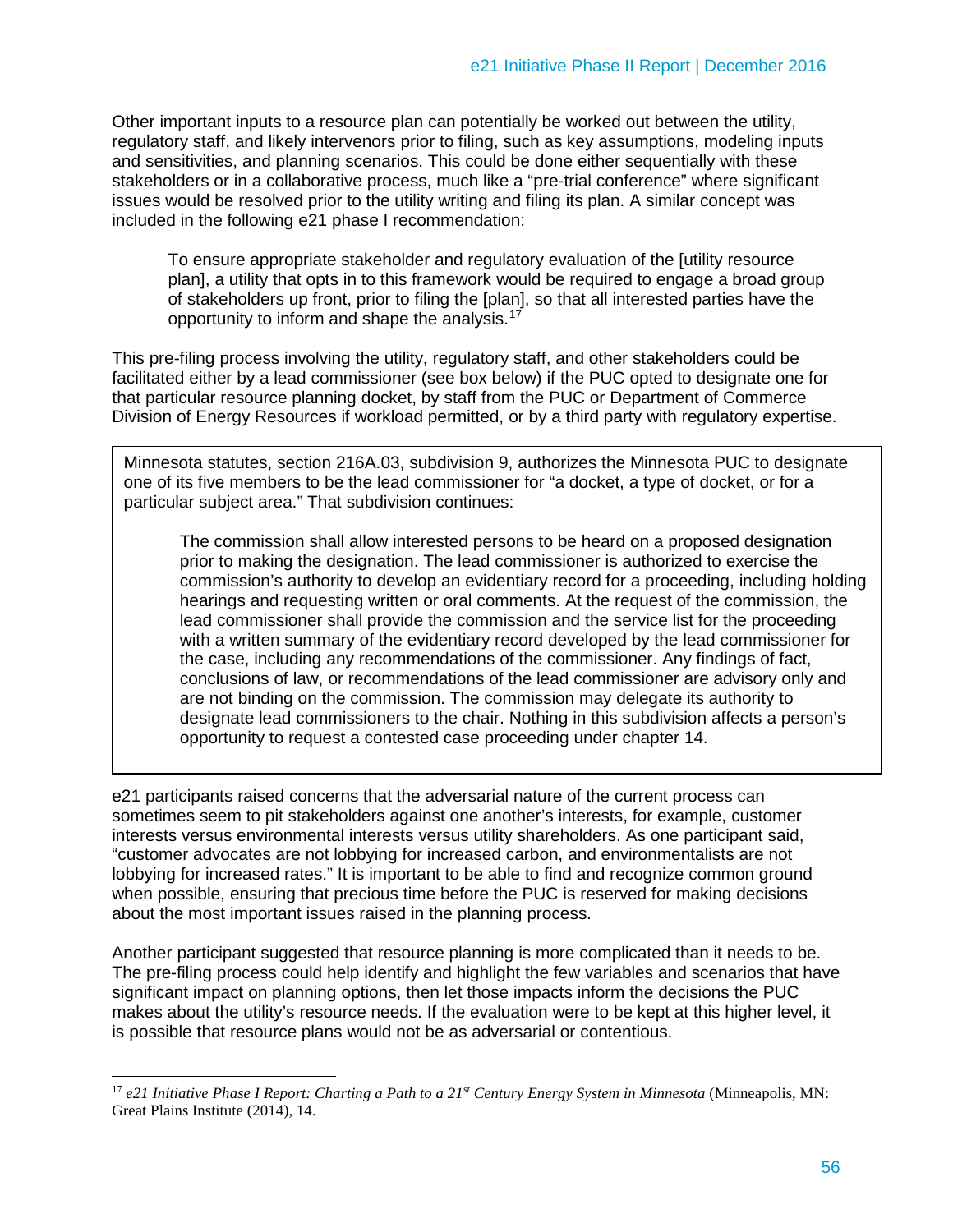Other possible modifications to the resource planning process that might address concerns raised by e21 participants included

- a. the development of standardized naming conventions for what constitutes a "base case," a "reference case," or a "preferred plan," and other terms commonly used in resource plans
- b. the identification of best practices used by utilities in Minnesota from plan to plan, to be shared on a regular basis
- c. the standardization of modeling techniques to be used by Minnesota utilities and intervenors, such as how energy efficiency and distributed generation should be modeled

These concepts could be developed and shared via an annual or biennial resource planning workshop. Minnesota PUC staff convened such a workshop early in 2015 to discuss with utility resource planners how best to address the question of which peak demand Minnesota utilities should be planning to meet for resource adequacy purposes, their own or that of MISO.

In addition to these ideas, e21 participants discussed how a more integrated, synchronized process of resource planning and rate cases would be helpful—with resource planning informing and helping set budgets for the rate case. Coordinating the two could increase efficiency by allowing for reliance on common models, data, and other information to inform both processes. This concept was embedded in e21's phase I recommendations for a five-year comprehensive utility business plan, including the goal of reducing the frequency of resource planning from its current two-year cycle to five years, which would reduce the overall regulatory burden.

Some participants felt that perhaps an incremental step toward this business plan concept would be to allow the PUC to set the schedule for utility rate cases like it does utility resource plans, or otherwise coordinate the two filings for those utilities that opt to file multi-year rate plans. Doing so would likely require legislative action, but could allow these dockets to be synced and could potentially reduce the overall burden on regulators, staff, and intervenors. On the other hand, synchronizing two massively complex proceedings such as a rate case and a resource plan would need to be done carefully and with significant awareness of possible pitfalls so as to not overwhelm the regulatory capacity to review both cases that the public interest requires. Additionally, utilities that are not contemplating opting into a multi-year rate plan regime would oppose giving up their current ability to decide when their revenue conditions warrant the filing of a new rate case.

Another thought along these lines would be to pick a date—for example, 2020—to develop the full scope of the utility business plan concept and establish the regulatory structure for those utilities that might opt in to such a regime.<sup>[18](#page-10-0)</sup>

<span id="page-10-0"></span> <sup>18</sup> e21 participants recognize that there are practical issues associated with such a proposal for both utilities and regulators that will require careful thought and planning to prevent unintended consequences.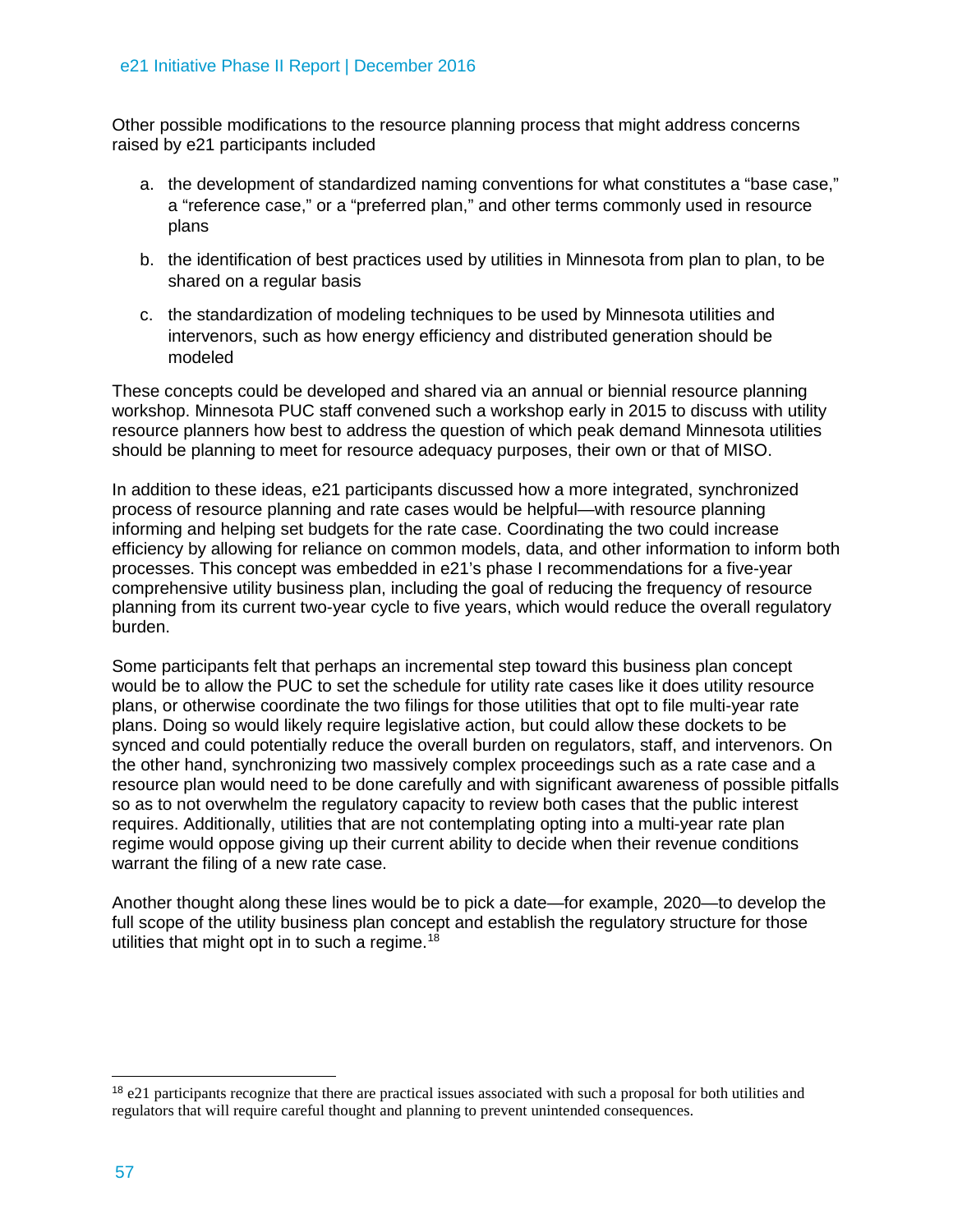Area 2: Expand the scope of the planning process to take more of an end-to-end systems approach (from the bulk transmission level to the distribution grid)

**Discussion.** As we've discussed, the resource plan is already a major proceeding, involving a great deal of time and energy for utilities, intervenors, and regulatory staff. Resource plans generally take more than a year to complete and are occasionally updated by utilities while they are still pending, which lengthens the proceedings. In addition, the resource plan does not actually select new resources for the utility; therefore, once it is approved or modified there are typically additional proceedings to fully implement the action plan. These, too, can prove to be lengthy and they sometimes revisit ground that the resource plan already has covered.

e21 participants recognize that a key consideration in expanding resource planning to become more of a systems approach is that, currently, distributed and demand-side resources (such as distributed generation, demand response, energy efficiency, and customer-driven storage) may not be adequately considered in the process. Demand response is treated in the plan modeling as a reduction to capacity needs based primarily on the number of customers enrolled in utility programs in the recent past and some assessment of the resource potential.

Similarly, energy efficiency is generally treated in the modeling as a reduction to the energy and demand forecast, based primarily on expectations of achievable potential relative to the utility's avoided costs.[19](#page-11-0) The possibility of a growth in customer-owned generation is not explicitly considered in the model; instead, it is implicitly included at the historical rate in the demand forecast. As a result, the cost of these distributed resources is generally not compared with other supply options to optimize the combination of supply- and demand-side resources in an apples-to-apples, resource-to-resource kind of way. By omitting this type of analysis, important and cost-saving opportunities to proactively develop non-traditional solutions to meeting expected demand for electricity and other grid services may be overlooked (e.g., altering rates or rate design to encourage demand management or more optimal siting of customer-owned resources).

The increasing cost-effectiveness of distributed energy resource alternatives available to the customer will likely make this evaluation important in the future. Resource planning currently does not incorporate the elasticity of customer demand and will need to. This evaluation should be qualitative to start with, until Minnesota has more experience with distributed energy resources, but the analysis will need to become more quantitative as the magnitude of distributed energy resource adoption increases. The e21 participants note that this is not an evaluation of choices the utility might make in a resource-acquisition proceeding; rather, it is an assessment of choices that customers may make on their own to serve their own electricity needs, which could impact the size, type, and timing of resources evaluated in a utility's planning process.

Strategist, the capacity expansion model used by most utilities in Minnesota and the Minnesota Department of Commerce, has the capability of allowing a demand response resource to be an option in addition to generation options. As a general rule, though, demand-side resources such as energy efficiency and demand response are currently reflected in utility demand forecasts as reductions in demand (measured in megawatts) and electricity (measured in megawatt hours) which are used to define the needs utilities must meet. There are limited modeling runs allowing the model to select demand-side resources along with supply-side resources.

 $\ddot{\phantom{a}}$ 

<span id="page-11-0"></span><sup>&</sup>lt;sup>19</sup> The calculation for utility avoided cost is based primarily on avoidance of the need to add the next generating unit on the utility's system, usually a combustion turbine.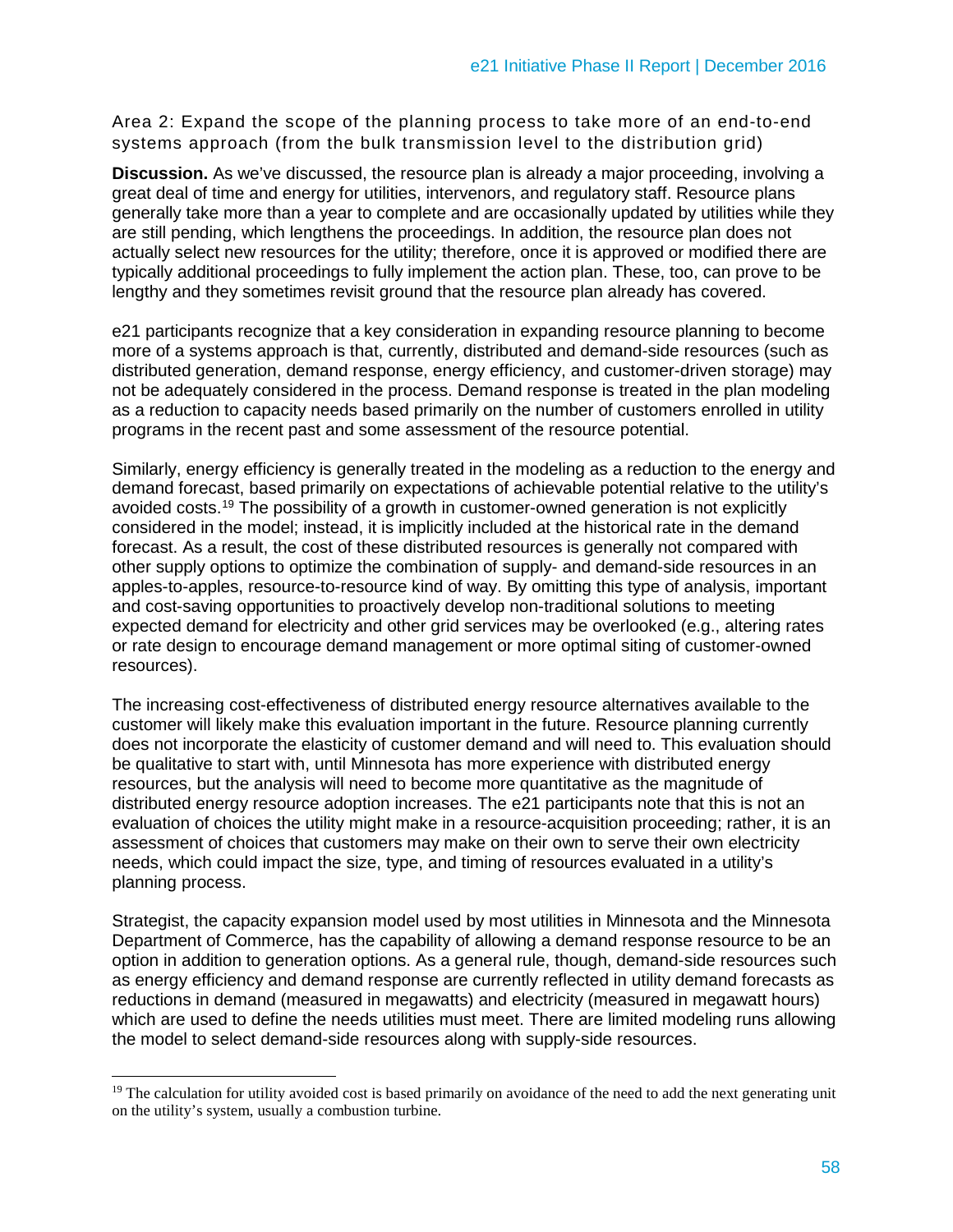With regard to energy storage, the method or methods for modeling and evaluating these opportunities in a resource plan have not yet been developed in Minnesota, given the state's limited adoption of storage technologies to date. However, utilities, regulators and others in the state have long been evaluating various storage technologies and their potential to address utility system and customer needs. Activity on energy storage in Minnesota has increased significantly in recent years, evidenced by the recent formation of the Minnesota Energy Storage Alliance, deployment of Great River Energy's community energy storage program, and other utility, regulator, and stakeholder efforts.

e21 participants also discussed concerns that extending the resource planning process to include more information about transmission- and distribution-level planning could bog down the planning process, exacerbating concerns about the length and complexity of resource planning dockets. As a general rule, e21 participants agreed that while distribution planning is essential, expanding the resource plan to become a system plan is not the same as incorporating a detailed distribution plan in with the resource plan, and they do not recommend incorporating detailed distribution planning into resource planning.

The system plan could be envisioned more as a look at all of the electricity needs in the utility service area and how those needs will be addressed—whether through utility-owned and contracted supply, demand-side management, or customer-managed generation. Just as the current resource planning process informs a subsequent detailed resource-acquisition process, a system-planning process would be a platform from which information is developed to advise other, more detailed distribution and transmission planning processes. Incorporating consideration of *all* load and *all* forms of serving it would bring a system focus to the plan.

To a large extent, this is consistent with how Minnesota utilities approach resource planning currently. For example, Xcel Energy reports that it does address all known load and power supply options, either by reflecting these in its demand/energy forecast or as a resource option (generation options, demand response, incremental demand-side management, small solar installations, and potential storage technologies). However, it may be useful, as Minnesota's experience with customer adoption of distributed resources grows, for utilities to consider developing comprehensive long-range forecasts of customer adoption of distributed energy resources. A forecast of this type could help identify the net load the utility will need to serve, as well as provide potentially useful information about its customers and how the distribution system could evolve to meet customer needs. The Sacramento Municipal Utilities District is reported to have recently completed such a forecast.[20](#page-12-0)

**Potential modifications.** In the same way that the resource plan becomes a template for eventual resource acquisition, the integrated systems plan could inform more detailed distribution planning and grid improvement processes (and vice versa), and consideration of a wider range of options (including non-traditional solutions) for meeting any particular system need.

 $\overline{a}$ 

<span id="page-12-0"></span><sup>&</sup>lt;sup>20</sup> See Erika Mvers and Obadiah Bartholomy, "Leveraging Customer-side DERs to Benefit All Utility Customers," *Smart Electric Power Alliance* (blog), June 2, 2016, [https://www.solarelectricpower.org/utility-solar](https://www.solarelectricpower.org/utility-solar-blog/2016/june/leveraging-customer-side-ders-to-benefit-all-utility-customers.aspx)[blog/2016/june/leveraging-customer-side-ders-to-benefit-all-utility-customers.aspx.](https://www.solarelectricpower.org/utility-solar-blog/2016/june/leveraging-customer-side-ders-to-benefit-all-utility-customers.aspx)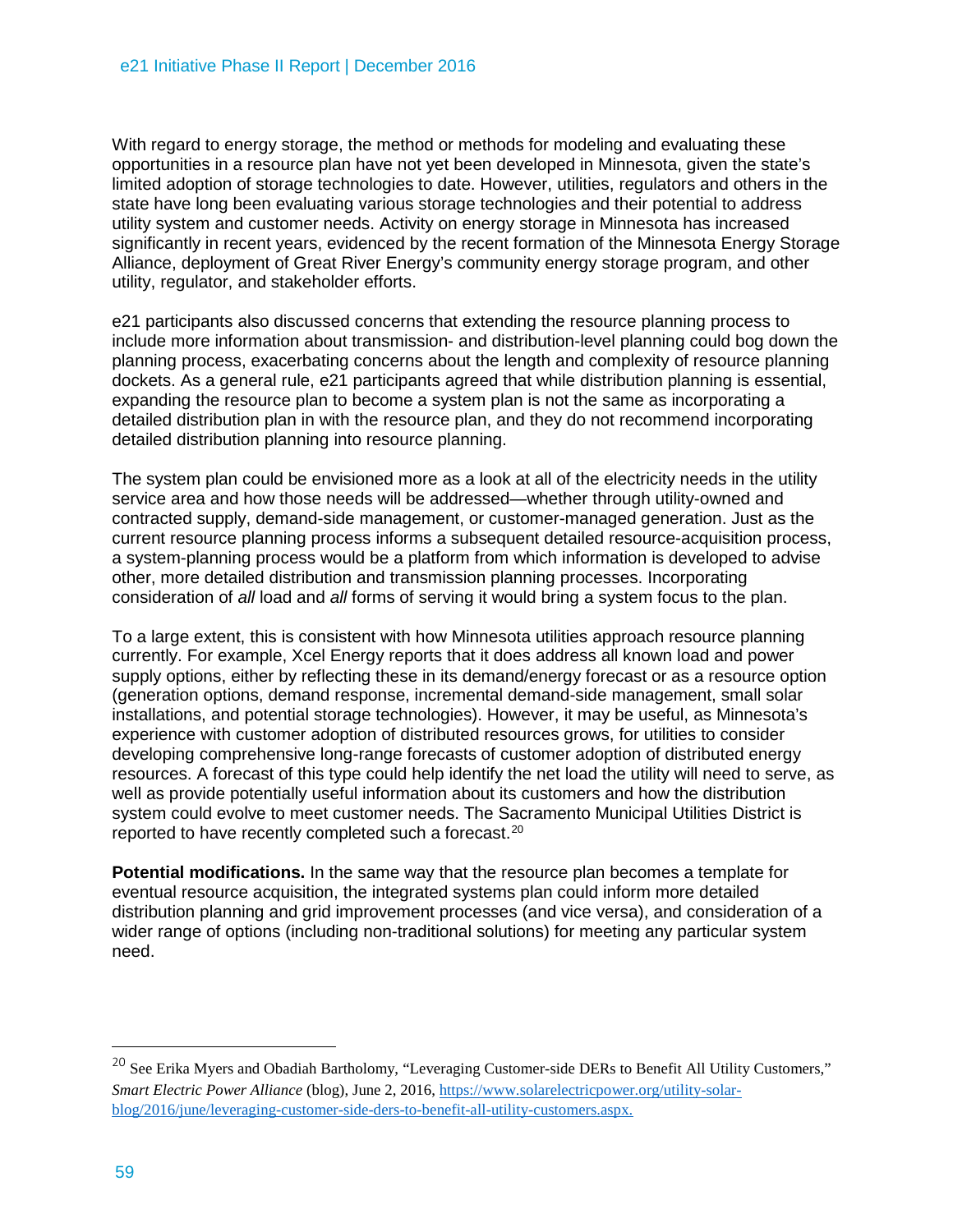Among other things, an integrated systems plan should cover

- a. the utility's demand forecast with and without adjustments for additional load-reducing opportunities
- b. an inventory and forecast of aggregated customer-owned generation and other customer-controlled resources
- c. an inventory and forecast of distributed energy resources, including both utility- and customer-controlled resources. Customer-driven resources are not yet sufficient in scale and magnitude to be of significance in the big picture of utility resource planning
- d. an inventory of utility-owned generation and forecasted retirements
- e. an inventory of contracted supply
- f. a general description of known/planned transmission and distribution-system upgrades and how these are considered within the development of the proposed resource plan
- g. an assessment of potential energy storage applications and the technology performance and economics benchmarks used for this assessment

To accomplish the above, e21 sees value in exploring the use of other models to supplement the existing Strategist model since Strategist may not be well suited for the detailed evaluation of distributed resource options, or of the interactivity of load and supply at a more granular timescale (although it is very useful in other aspects of the planning process). This could be done by an independent third party with experience and expertise in resource modeling, like the Electric Power Research Institute or the Regulatory Assistance Project, which could be asked to provide an evaluation of potential modeling platforms that could be used to supplement Strategist.

The pre-filing process described in the previous section, where the utility, regulators, and stakeholders convene to discuss assumptions prior to filing a resource plan, could be an opportunity to find consensus assumptions for a wide variety of aspects of system planning including the family of assumptions that will be used in the modeling.<sup>[21](#page-13-0)</sup> The pre-filing process allows parties to focus their comments on the outcomes of the planning work, avoiding discovery of and fights over the assumptions and other inputs that went into the modeling. Explicit responsibilities added to this pre-filing process could include determining how to forecast the potential for customer-driven supply- and demand-side resources in a planning period, and how to evaluate these resources against traditional supply resources available to the utility.

The idea of getting the utility, its regulators, and likely intervenors together to discuss and agree to assumptions, scenarios, and sensitivities that will be used in the utility's resource plan is similar to the process used by the Northwest Power and Conservation Council, as described to the e21 participants by Jim Lazar of the Regulatory Assistance Project. Lazar described how the council forms a number of advisory, collaborative task forces of experts to develop and make recommendations to be used by the council in its resource planning process for the Pacific

<span id="page-13-0"></span> $\overline{a}$ <sup>21</sup> This list of assumptions could include load forecast, resource option costs/performance, natural gas forecast, market capacity and energy price forecast, coal price forecast, wind and solar forecast, sensitivities, demand-side resource cost and performance, and the number and description of scenarios that will be run.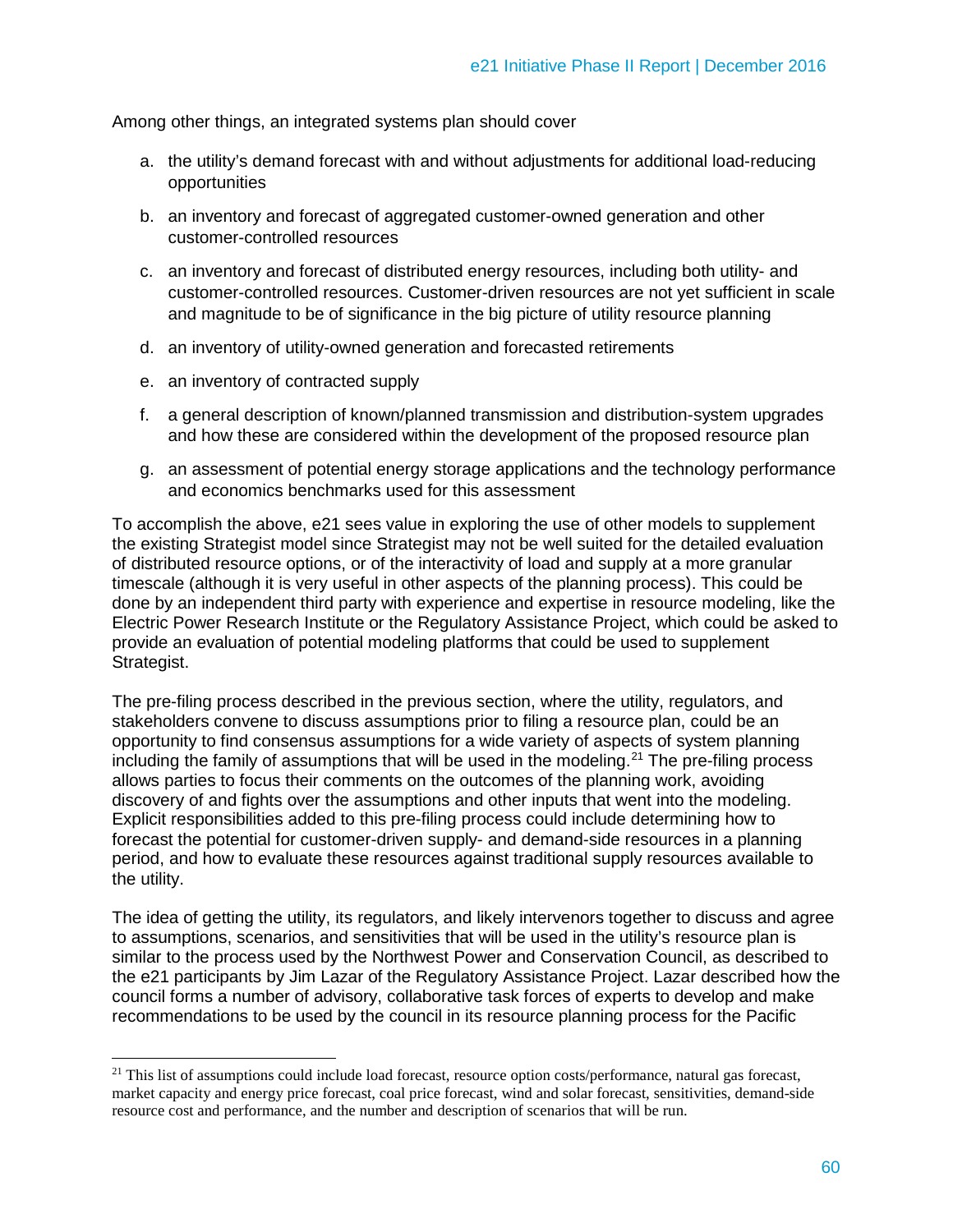Northwest. Stakeholders in these proceedings collaborate on assumptions, scenarios, and sensitivities regarding

- load forecast
- generating resources
- conservation resources
- demand response
- direct use of natural gas
- quantifiable environmental costs

This process is highly collaborative and successful, and leads to significant consensus on many plan components, isolating key differences that can be resolved only by the council.

e21 also discussed the possibility that certain resource planning requirements that were necessary in the past may now be redundant or unnecessary. Two, in particular, that participants discussed were:

- a. the requirement in Minnesota statute section 216B.2422, subdivision 2 that a utility include a scenario in its resource plan for meeting 50 and 75 percent of all new and refurbished capacity needs through a combination of conservation and renewable energy resources
- b. the requirement in Minnesota statute section 216B.1612 that a utility include in its resource plan a description of its efforts to purchase electricity from community-based energy development projects, including a list of the projects under contract and the amount of community-based energy purchased

Since the 50%/75% scenario requirement was enacted, the state has established many other ways to encourage or require the deployment of renewable energy and energy efficiency, which some e21 participants agreed rendered this requirement arguably unnecessary. Others disagreed, finding that the planning requirement was a useful tool for resource planning. With regard to the community-based energy development requirement, intensive efforts to establish these projects have resulted in only a modest number of operating projects, and over the past few years, efforts have shifted to other methods to promote community involvement in energy development. The Minnesota legislature repealed the requirement for community-based energy development in the 2016 legislative session, while this white paper was being prepared.

While the elimination of either or both of the above requirements will likely not shorten plan preparation or processing significantly, they are an example of possibly superfluous requirements that unnecessarily add to the scope and complexity of a resource-plan proceeding. Identifying and evaluating requirements like these could be made a part of the annual or biennial resource planning conference discussed above.

Addressing how a utility's resource decisions might affect compliance with the newly issued but recently stayed federal Clean Power Plan rule should also be incorporated into the resource planning process (or future regulation depending on what happens with the Clean Power Plan). Doing so would likely require an evaluation of numerous compliance options, including location and timing decisions to maximize the compliance value of a given action. In this period where the Clean Power Plan rule has been stayed by the U.S. Supreme Court, the focus of this evaluation could be placed on identifying "few or no regrets" strategies for sensible resource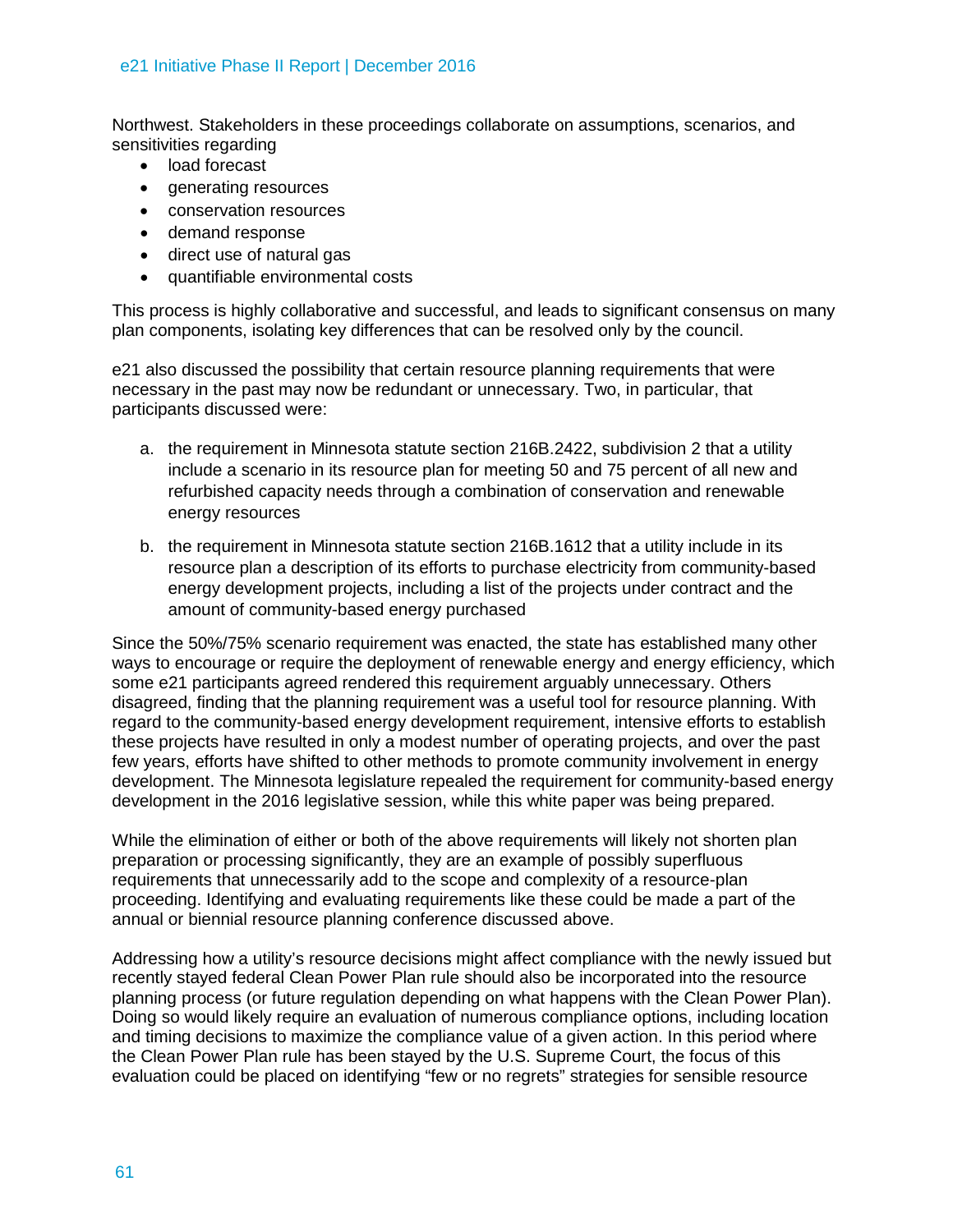options that could ease compliance should the Clean Power Plan or some future greenhouse gas regulation be implemented.

Area 3: Include more timely information about utility costs and customer impacts from various approaches to the resource mix, infrastructure investments, and delivery mechanisms

**Discussion.** e21 participants discussed the concern that there is insufficient analysis devoted to understanding the relationship between the costs of various resource plan options and their potential customer impacts. Strategist modeling may show only a small difference between the revenue requirements of different scenarios on a system-wide basis (expressed in calculations of their present value). But a heavy reliance on comparing the present value of alternatives can mask or downplay important potential rate impacts of different resource plan options on customers. It is important to e21 participants that these customer rate impacts be more clearly highlighted and evaluated.

**Potential modifications.** The e21 group discussed the possibility of regulators and stakeholders working with the utility, perhaps in the pre-filing process discussed above, to identify a small number of scenarios and key sensitivities for the utility to evaluate. As part of that evaluation, the utility would conduct a five-year rate impact analysis of up to five alternative plan scenarios, in addition to the overall rate impact of the preferred plan and the comparisons among revenue requirements of various sensitivities that are currently provided (again, expressed in present value terms).

Strategist can provide information that can be used to develop annual revenue requirements of these planning scenarios, such as the magnitude and timing of annual incremental costs of a given scenario over the planning period. Scenario rate impacts would be made a part of the overall evaluation of scenarios presented to the PUC and would help inform its policy decisions on the utility's resource plan. In the group's discussions, e21 participants commented that the Minnesota PUC may not be interested in picking a single plan, but rather on weighing factors among several possible plans and adopting a course of action that takes the best of what has been presented and compiles those as the approved integrated systems plan for the utility.

Further, participants believe that the Commission should consider, in addition to these scenario and plan rate analyses, an evaluation of innovative options that potentially increase system efficiencies or defer investments and therefore potentially reduce overall costs—such as valueof-solar pricing, time-of-use electricity rates, dynamic pricing, system efficiencies that could be captured by grid modernization, and improved utilization of existing generation through demand response.

Area 4: Improve the balance in the plan review process between reliance on modeling versus a discussion of policy and strategic considerations

**Discussion.** As can be seen from the foregoing discussion, the e21 group spent a good deal of time discussing the impact of a heavy reliance on the Strategist model on resource planning overall. Strategist has provided significant value to utilities, regulators, and intervenors, allowing parties to more easily make the economic case for their positions or decisions. However, while system modeling is highly informative and allows the comparison of alternative resource options with relative ease, over-reliance on modeling can lead to contention and add to the length of a proceeding without informative discussions by parties regarding important considerations, such as comparing potential customer impacts, utility costs, policy outcomes, and MISO market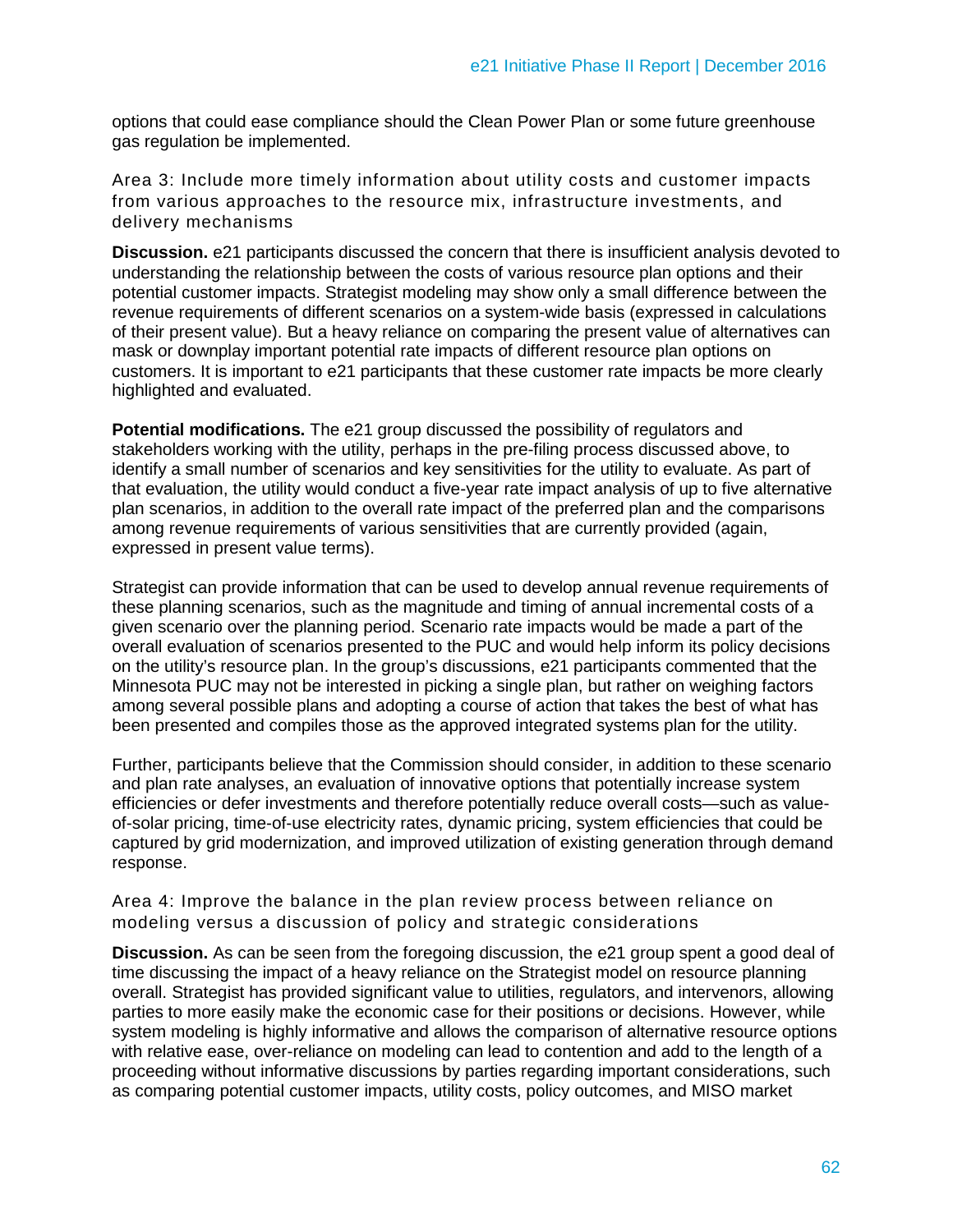interactions (sales and purchases) between the proposed plan and various alternative scenarios.

Because modeling can be too often seen as providing "the answer" in a resource plan, parties engaged in the planning docket can spend a lot of time and resources fighting over the proper inputs, leaving less time to focus on significant issues of policy and strategy and recognition of market and regulatory environment considerations that cannot be addressed with modeling. A sampling of comments made by e21 participants can provide a sense of their concerns:

- a. There may be too great a focus on modeling and data and insufficient consideration of judgment and experience—much of resource planning is policy-based and needs to reflect interaction with the MISO market and key aspects of the known and projected planning environment.
- b. Calculations of the present value of revenue requirements associated with different resource plans results in a number that implies precision where it does not exist.
- c. The options available to meet customer needs are increasingly complex, and the changes that are happening are ones that increase the speed of system interactions. As we get to higher penetrations of variable renewable resources, all parties will be participating in a system that changes moment to moment—it will be difficult for longrange models like Strategist to deal with this.
- d. The fact that most stakeholders lack Strategist modeling capability can be a significant disadvantage when participating in a resource-plan process.
- e. In recent years, there has been an increased emphasis on modeling over policy. System modeling is informative but doesn't always address the broader issues in meeting state and federal policy goals or customer needs and expectations.
- f. Generic resources and options considered in modeling can be very different from the actual resources that are offered in a resource acquisition process.

**Potential modifications.** e21 participants discussed the potential for increased stakeholder collaboration, perhaps including the pre-filing process identified earlier, to address these concerns with Strategist. As with the discussion of customer impacts, e21 suggests identifying a small number of scenarios and key sensitivities that "matter"—those that impact the evaluation of resource plan options in significant ways—then evaluating each for their rate impacts on customers, system reliability impacts, impacts on the environment, the ability of the utility to comply with evolving state and federal goals and increasing customer expectations, and doing so in collaboration with regulators and stakeholders. This process improvement would help to maximize the benefits of modeling while minimizing the difficulties of over-reliance on modeling.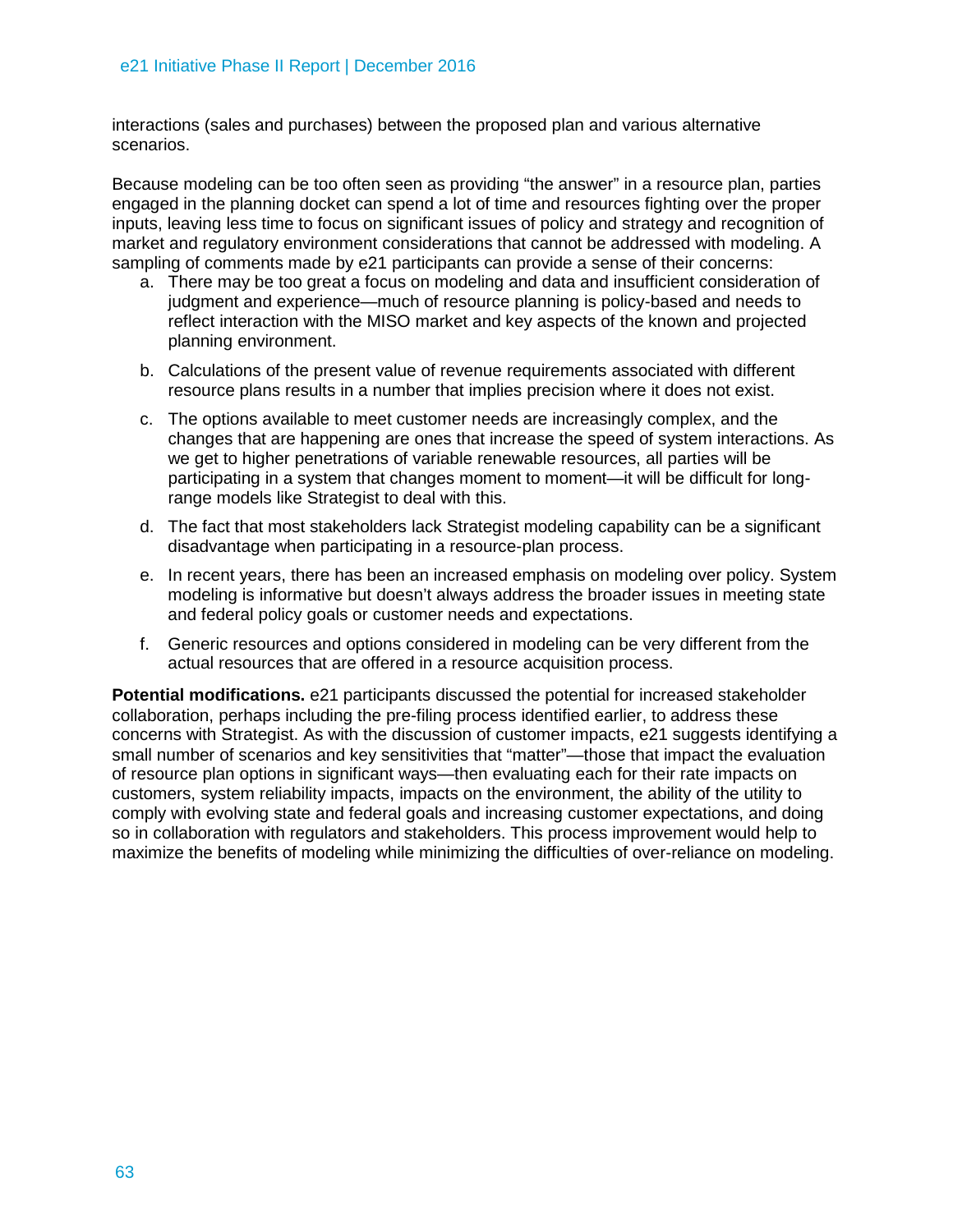## **Section III: Potential Modifications to Resource Planning**

While e21 did not attempt to reach consensus on recommendations, participants did agree that there were a number of potential modifications that would achieve the goals the subgroup set for this work:

- a. transitioning resource planning to a more complete end-to-end look at the utility system that can inform planning and alternatives
- b. reducing overall regulatory burden and the cost of resource planning, for utilities, regulators, and intervenors
- c. tying resource planning more directly to rates charged to customers by examining decisions establishing the costs (both direct and societal) of providing service to utility customers and achieving the agreed-upon performance outcomes and
- d. increasing awareness and consideration of the potential for distributed generation and non-traditional resource alternatives in the provision of service to utility customers.

We believe each of these potential modifications deserve further study and consideration by the Minnesota PUC and the greater resource-planning community. These potential modifications are summarized in Table 2.

| <b>Number</b> | <b>Potential</b><br><b>Modification</b>    | <b>Description</b>                                                                                                                                                                                             | <b>Notes</b>                                                                                         | <b>Impact</b>                                                                                                                                                                                         | Page         |
|---------------|--------------------------------------------|----------------------------------------------------------------------------------------------------------------------------------------------------------------------------------------------------------------|------------------------------------------------------------------------------------------------------|-------------------------------------------------------------------------------------------------------------------------------------------------------------------------------------------------------|--------------|
|               | Facilitate pre-<br>filing<br>collaboration | Hold a pre-filing<br>collaboration to<br>create understanding<br>and potential<br>agreement among<br>parties around<br>modeling<br>assumptions,<br>resource costs,<br>planning scenarios,<br>and sensitivities | Could be led by a<br>lead commissioner,<br>regulatory staff, or<br>the utility preparing<br>the plan | Reduces post-<br>filing disputes<br>over these<br>issues that can<br>increase time<br>needed for plan<br>evaluation,<br>comments, reply<br>comments, and<br>preparation for<br>PUC hearing on<br>plan | 55-56,<br>60 |

#### **Table 2: Potential Modifications to Resource Planning**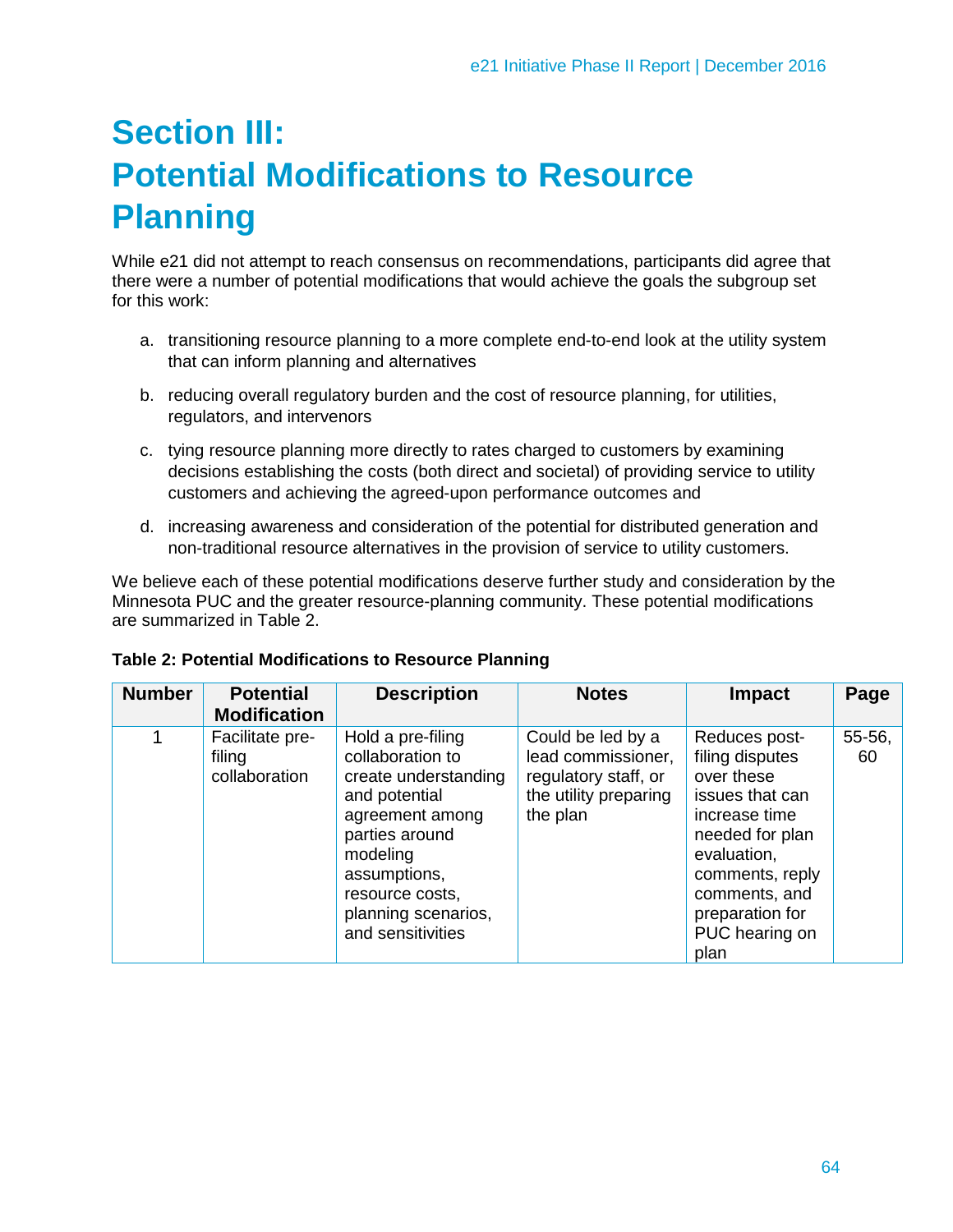### e21 Initiative Phase II Report | December 2016

| <b>Number</b>  | <b>Potential</b>                      | <b>Description</b>                                                                                                                                                                                                                  | <b>Notes</b>                                                                                                                    | <b>Impact</b>                                                                                                                                                                                                          | Page |
|----------------|---------------------------------------|-------------------------------------------------------------------------------------------------------------------------------------------------------------------------------------------------------------------------------------|---------------------------------------------------------------------------------------------------------------------------------|------------------------------------------------------------------------------------------------------------------------------------------------------------------------------------------------------------------------|------|
|                | <b>Modification</b>                   |                                                                                                                                                                                                                                     |                                                                                                                                 |                                                                                                                                                                                                                        |      |
| $\overline{2}$ | Standardize<br>naming<br>conventions  | Develop<br>standardized naming<br>conventions for what<br>constitutes a "base<br>case," a "reference<br>case," a "preferred<br>plan," and other<br>terms commonly<br>used in plans                                                  | Should be included<br>as a topic in an<br>annual/biennial<br>systems planning<br>workshop (see<br>potential<br>modification #5) | Is part of<br>continuing<br>process<br>improvement of<br>Minnesota<br>resource<br>planning and<br>improves quality,<br>consistency,<br>clarity, and ease<br>of understanding<br>across utility<br>resource plans       | 57   |
| $\overline{3}$ | Identify best<br>practices            | Identify best<br>practices used by<br>utilities in Minnesota<br>from plan to plan, to<br>be shared on a<br>regular basis                                                                                                            | Should be included<br>as a topic in an<br>annual/biennial<br>systems planning<br>workshop (see<br>potential<br>modification #5) | Is part of<br>continuing<br>process<br>improvement of<br>Minnesota<br>resource<br>planning and<br>improves<br>quality,<br>consistency,<br>clarity, and ease<br>of<br>understanding<br>across utility<br>resource plans | 57   |
| 4              | Standardize<br>modeling<br>techniques | Standardize<br>modeling techniques<br>to be used by<br>Minnesota utilities<br>and intervenors, such<br>as how variable and<br>distributed resources,<br>demand response,<br>and energy efficiency<br>resources should be<br>modeled | Should be included<br>as a topic in an<br>annual/biennial<br>systems planning<br>workshop (see<br>potential<br>modification #5) | Is part of<br>continuing<br>process<br>improvement of<br>Minnesota<br>resource<br>planning and<br>improves<br>quality,<br>consistency,<br>clarity, and ease<br>of<br>understanding<br>across utility<br>resource plans | 57   |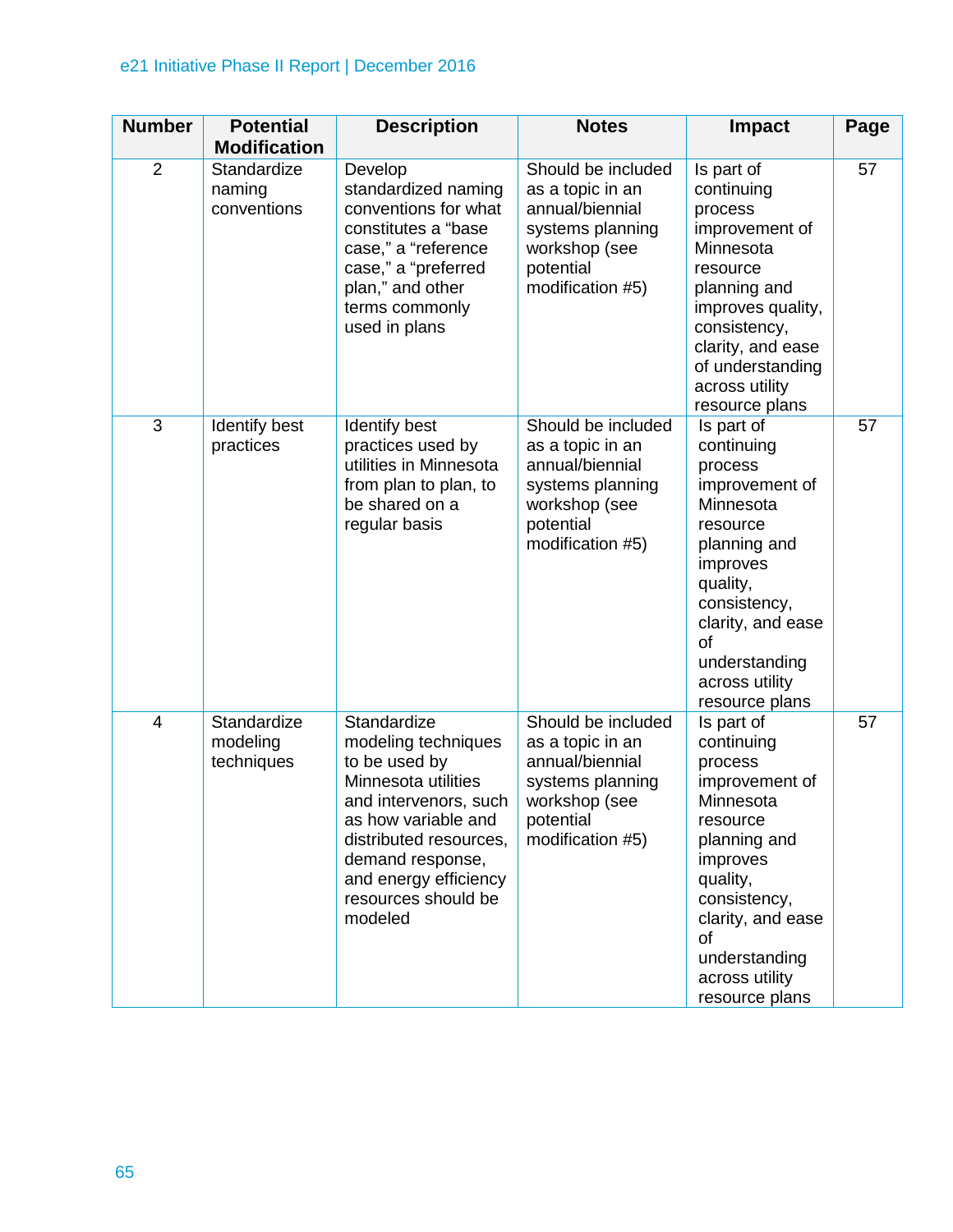| <b>Number</b>  | <b>Potential</b><br><b>Modification</b>                               | <b>Description</b>                                                                                                                                                                                                                                               | <b>Notes</b>                                                                                                                                                                                                 | <b>Impact</b>                                                                                                                                                                                                                 | Page |
|----------------|-----------------------------------------------------------------------|------------------------------------------------------------------------------------------------------------------------------------------------------------------------------------------------------------------------------------------------------------------|--------------------------------------------------------------------------------------------------------------------------------------------------------------------------------------------------------------|-------------------------------------------------------------------------------------------------------------------------------------------------------------------------------------------------------------------------------|------|
| 5              | Hold annual or<br>biennial<br>systems<br>planning<br>workshops        | Hold annual or<br>biennial systems<br>planning workshops<br>to discuss planning,<br>modeling, and<br>forecasting issues<br>and share best<br>practices, as well as<br>to consider new<br>policies and planning<br>requirements and<br>MISO market impacts        | Led by regulatory<br>staff with the<br>assistance and<br>participation of<br>resource planners<br>and intervenors, or<br>by the utility<br>resource planners<br>themselves                                   | Is part of<br>continuing<br>process<br>improvement of<br>Minnesota<br>resource<br>planning and<br>improves<br>quality,<br>consistency,<br>clarity, and ease<br><b>of</b><br>understanding<br>across utility<br>resource plans | 57   |
| 6              | Minnesota<br>PUC to<br>coordinate rate<br>cases and<br>resource plans | Allow the Minnesota<br>PUC to set the<br>schedule for utility<br>rate cases and<br>resource plans, or<br>otherwise coordinate<br>the two, as a pre-<br>cursor to a utility<br>business plan for<br>those utilities that opt<br>to file a multi-year<br>rate plan | Would likely take<br>legislative action to<br>authorize                                                                                                                                                      | Allows for better<br>alignment<br>between multi-<br>year rate plans<br>and resource<br>plans                                                                                                                                  | 57   |
| $\overline{7}$ | Put utility<br>business plans<br>in place by<br>2020                  | Develop the full<br>scope of the utility<br>business plan<br>concept and<br>establish the<br>regulatory structure<br>for those utilities that<br>might opt in to such a<br>regime                                                                                | Would likely be<br>done by another<br>group of e21<br>participants                                                                                                                                           | Allows for<br>implementation<br>of e21 phase I<br>recommendation                                                                                                                                                              | 57   |
| 8              | Evaluate<br>supplemental<br>modeling<br>platforms                     | Explore alternative<br>planning modeling<br>platforms that could<br>provide better near-<br>term integration of<br>demand-side<br>resources and<br>customer-owned<br>generation with<br>supply-side<br>resources                                                 | Could be done by<br>an independent<br>third party with<br>experience and<br>expertise in<br>resource modeling<br>(Regulatory<br>Assistance Project,<br>the Electric Power<br>Research Institute,<br>$etc.$ ) | Is part of a<br>continuing<br>process<br>improvement<br>policy for<br>Minnesota<br>resource<br>planning                                                                                                                       | 60   |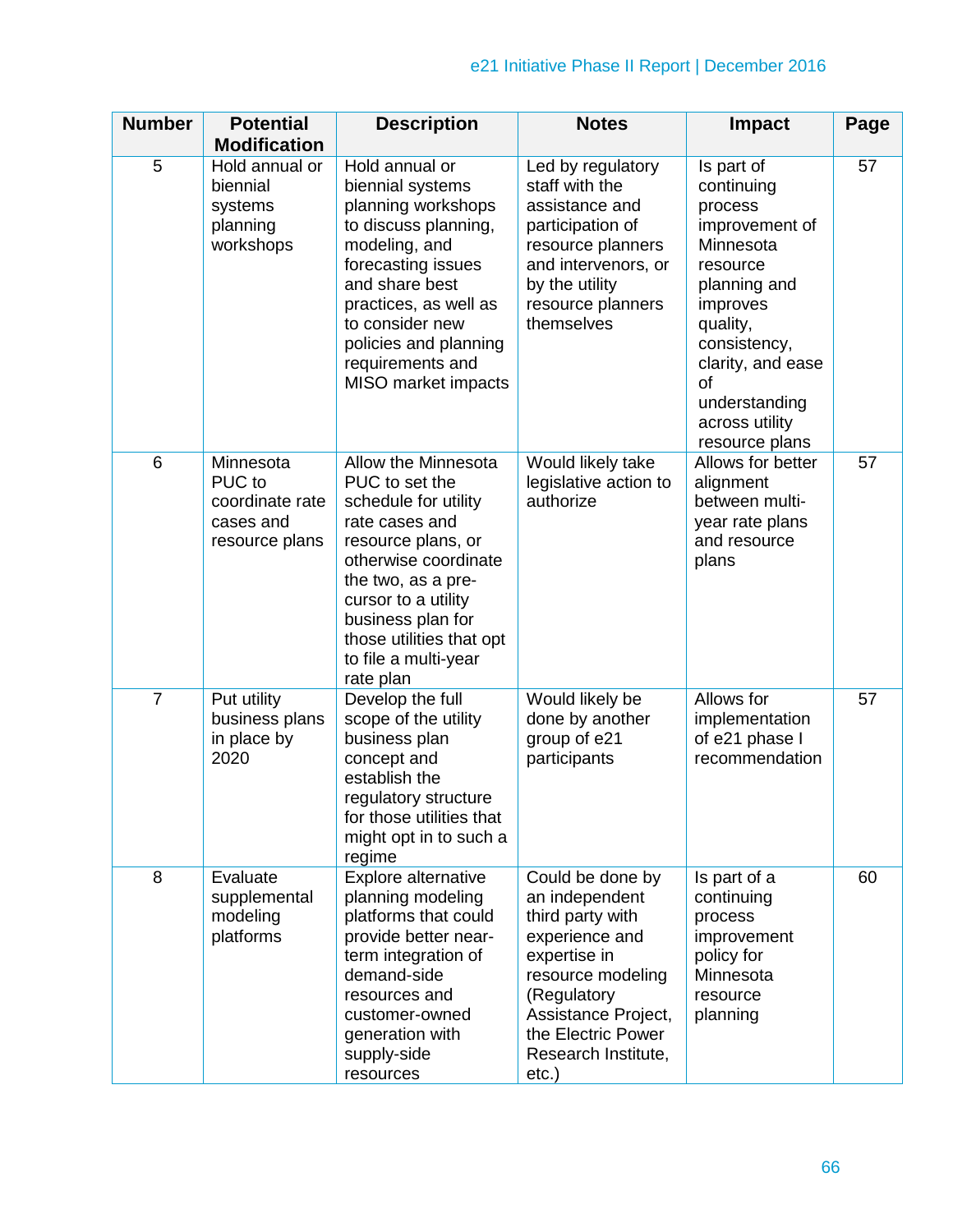### e21 Initiative Phase II Report | December 2016

| <b>Number</b> | <b>Potential</b>                                                                                             | <b>Description</b>                                                                                                                                                                                                                                                                  | <b>Notes</b>                                                                                                                                                                                                                                            | <b>Impact</b>                                                                                                                                                                    | Page      |
|---------------|--------------------------------------------------------------------------------------------------------------|-------------------------------------------------------------------------------------------------------------------------------------------------------------------------------------------------------------------------------------------------------------------------------------|---------------------------------------------------------------------------------------------------------------------------------------------------------------------------------------------------------------------------------------------------------|----------------------------------------------------------------------------------------------------------------------------------------------------------------------------------|-----------|
| $9\,$         | <b>Modification</b><br>Include more<br>information<br>about demand-<br>side resources<br>and<br>capabilities | Include more<br>information about the<br>opportunities around<br>demand-side<br>resources and<br>capabilities on a<br>utility system,<br>including better<br>forecasting of those<br>resources over the<br>planning period and<br>potential interactivity<br>with utility resources | Additional<br>information needed<br>as the distributed<br>resource becomes<br>significant enough<br>to affect planning<br>Distributed energy<br>resource forecasts,<br>however, could<br>provide useful<br>information about<br>customer<br>preferences | Allows for better<br>understanding of<br>the resources<br>customers will<br>acquire on their<br>own, to better<br>understand<br>resources the<br>utility will need to<br>acquire | 58-60     |
| 10            | Evaluate the<br>repeal of<br>outdated<br>planning<br>requirements                                            | Evaluate, for<br>example, the<br>continued usefulness<br>of the requirement for<br>50/75% renewable<br>capacity scenario                                                                                                                                                            | Could be included<br>as a topic in an<br>annual/biennial<br>systems planning<br>workshop (see<br>potential<br>modification #5)                                                                                                                          | Is part of a<br>continuing<br>process<br>improvement<br>policy for<br>Minnesota's<br>resource<br>planning                                                                        | 61        |
| 11            | Ensure<br>compliance<br>with Clean<br>Power Plan (or<br>future<br>greenhouse<br>gas regulation)              | Address how a<br>utility's resource<br>decisions might affect<br>compliance with the<br>Clean Power Plan (if<br>it is implemented) or<br>future greenhouse<br>gas regulation                                                                                                        | To be provided by<br>the utility preparing<br>a resource plan                                                                                                                                                                                           | <b>Ensures that</b><br>Minnesota is<br>well prepared for<br>any future<br>greenhouse gas<br>regulation                                                                           | $61 - 62$ |
| 12            | Do five-year<br>rate impact of<br>key scenarios                                                              | Include a five-year<br>rate impact analysis<br>of up to five key<br>scenarios identified in<br>pre-filing<br>collaboration, in<br>addition to the<br>preferred plan overall<br>rate impact and<br>present value<br>revenue<br>requirements<br>comparisons<br>currently provided     | To be provided by<br>the utility preparing<br>a resource plan                                                                                                                                                                                           | Informs resource<br>planning choices<br>and decisions                                                                                                                            | 62        |